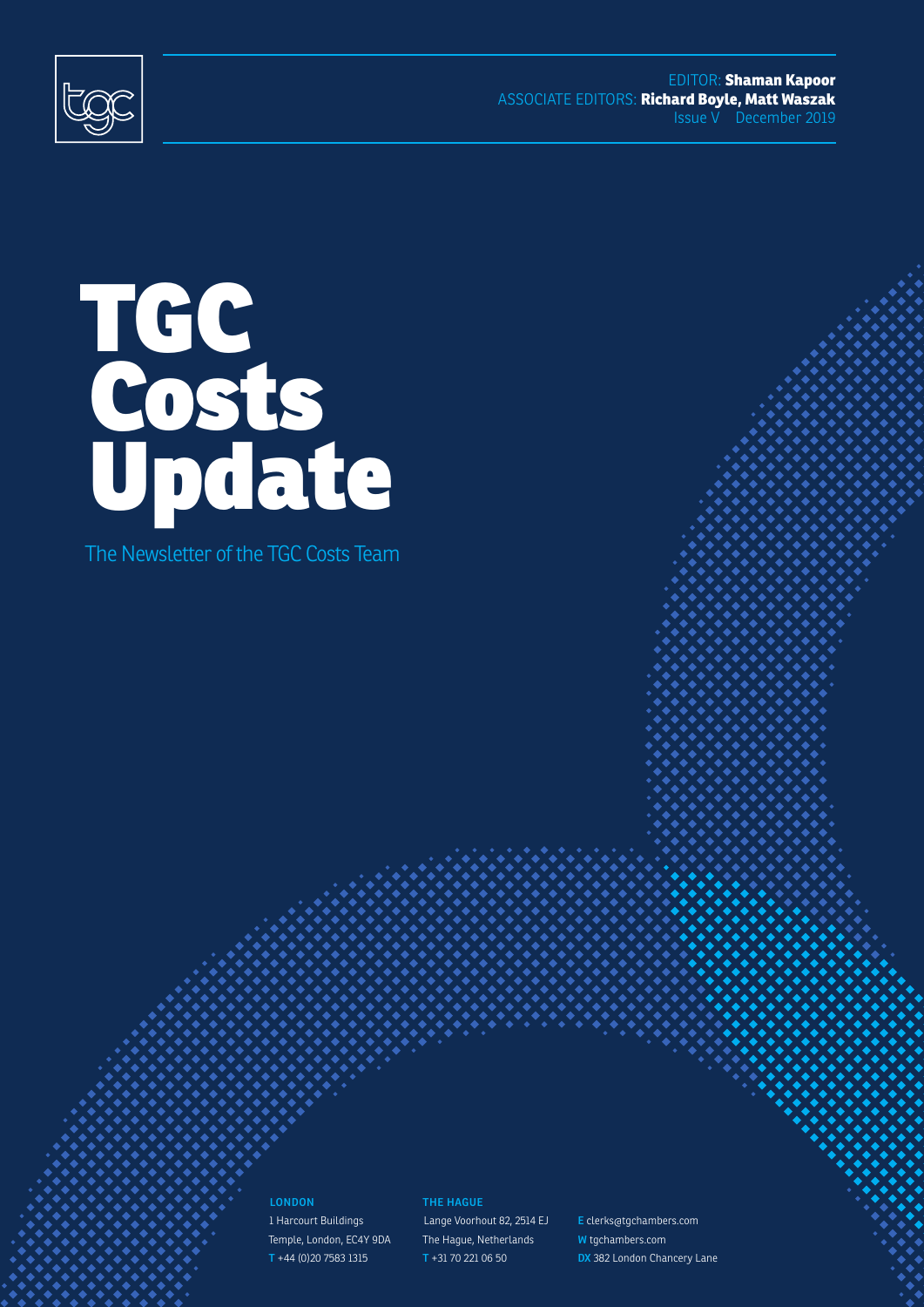## **Index**

| A note from the Editor                                                                                                                              |  |
|-----------------------------------------------------------------------------------------------------------------------------------------------------|--|
| <b>Silk Road</b>                                                                                                                                    |  |
| Ho v Adelekun [2019] EWCA Civ 1988                                                                                                                  |  |
| Part 36 offers: word them carefully, and face the consequences if you accept them late                                                              |  |
| Part 36 and interim payments on account of costs: Global Assets Advisory Services Ltd<br>v Grandlane Developments Ltd [2019] EWCA Civ 1764          |  |
| Payments on Account of Costs: Putting the Cart Before the Horse?                                                                                    |  |
| Andrea Brown v (1) Commissioner of Police for the Metropolis (2) Chief Constable of Greater Manchester<br>[2019] EWCA Civ 1724                      |  |
| Non-party costs orders: is the position now clear?                                                                                                  |  |
| Guideline Hourly Rates - where did it begin, and where are we now?                                                                                  |  |
| Reasonableness, Proportionality, ATE in clinical negligence cases and the wider assessment process                                                  |  |
| Challenges to block-rated ATE insurance following West v Stockport: Master Leonard's<br>judgment in Judge v Donkey Sanctuary Trustee Ltd (31.10.19) |  |
| A characteristic of the claimant is not a feature of the dispute                                                                                    |  |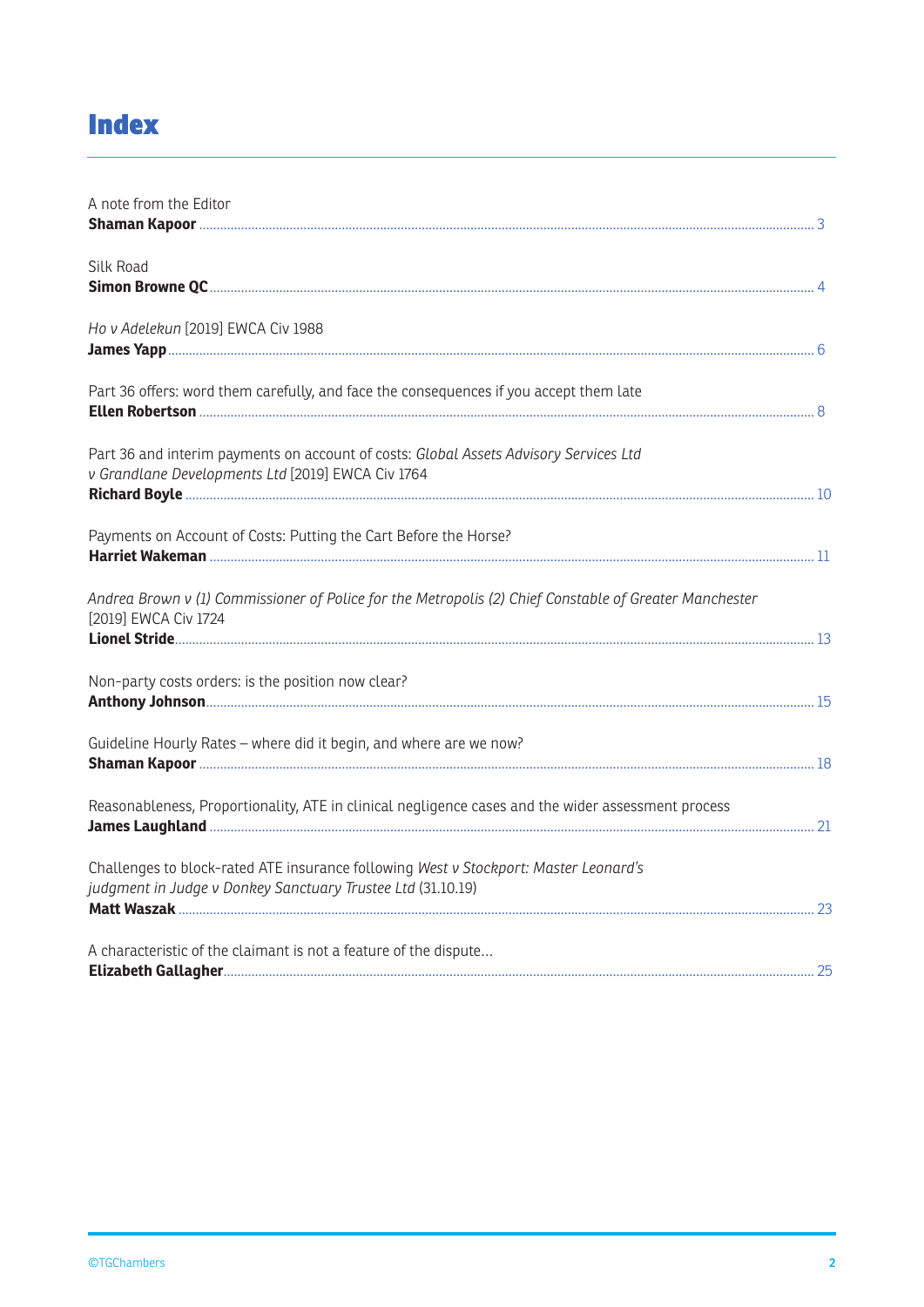# **A note from the Editor**

**By Shaman Kapoor** skapoor@tgchambers.com

**Just when you thought it was safe to put your pen down and head into the festivities of Christmas, we send you this! Well, let the 5th Edition of TGC's Costs Newsletter add some spice to your festive cheer as we reflect on the last 6 months or so…**

From a practical point of view, don't forget that October brought change in approach to budgeting: (i) counsel's brief fees should now be reflected in the Trial Prep phase, and only refreshers should be reflected in the Trial phase; and (ii) incurred costs include the CCMC phase, so budgets may need to be revised shortly prior to the CCMC. On the very near horizon, CE-Filing becomes mandatory in the SCCO from 20/01/20 (see https://www.judiciary.uk/wp-content/uploads/2019/10/ Practice-Note-CE-File.pdf).

We introduce a new column in this edition: "Silk Road." Simon Browne QC give us his insight on three very recent cases that have caught his eye, picking up on the "death clause" in CFAs, a recent return to the Arkin Cap principle, and a headline on the competing strength of the mighty Part 36 as against Fixed Costs. Perhaps most interesting of all is his connection to the 7th Indian Infantry Division…

We follow up "Silk Road" with more meat on the bones of the *Adelekun* case (Part 36 vs. Fixed Costs). As if a salute to the Part 36 guru himself (Professor Dominic Regan), we stick with the theme: Defective Part 36s (*Flannagan*); late acceptance of Part 36s (*Campbell*); and interim payments on account of costs in cases where Part 36 is active (*Global Assets Recovery*). If the importance of Part 36 was not underscored enough, we review a case seeking payments on account of costs where the substantive matter had not even been determined yet (*I v Hull & East Yorkshire Hospitals*)!

Away from Part 36, but sticking with prescribed outcomes on costs, we consider the application of QOCS in mixed claims (*Brown*).

Speaking of outcomes, we review a Supreme Court judgment dealing with the prospect of a non-party costs order against an insurer in a case which was the subject of a GLO spanning both insured and uninsured claimants.

#### Breathe.

Now that we're at it, let's just cover the whole spectrum, shall we? I give you my thoughts on Guideline Hourly Rates and then we rugby tackle the elephant of *West* (hope you caught some of it on livestream) – seems like it was so long ago! From elephants to donkeys: what do you get when you cross a Judge with a Donkey and an ATE premium? I'll leave you to work that one out.

Finally, we wrap up with a word about the recoverability of counsel's fees in infant settlement cases. Could this be yet another fork in the dual-carriageway of access to justice and profit?.

Allow me to take this opportunity, on behalf of Matt, Richard myself and indeed the whole Costs Team at TGC, to wish you all a wonderful and relaxing festive break! We hope to see you in the new year, if not before, and we'll certainly be updating you in our 6th!

Shaman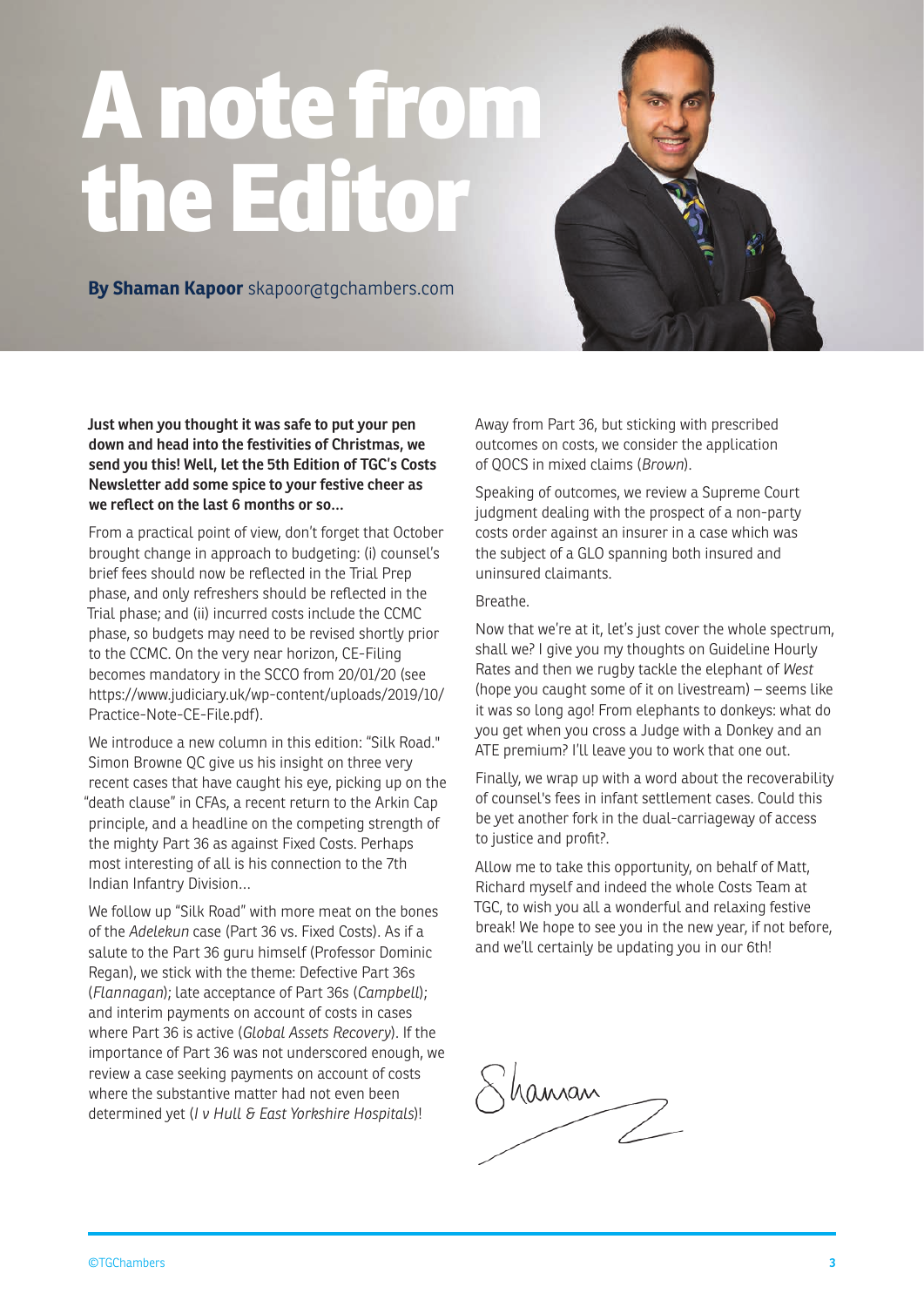

**In Episode 5 of the current series of the Crown, released this month, Lord Mountbatten (played by Charles Dance) is seen to recite Kipling's poem** *"The Road to Mandalay"* **to a meeting of the Burma Star Association in 1968. For me the scene had significance.** 



My father was part of the 7th Indian Infantry Division which distinguished itself at the crossing of the River Irrawaddy in Burma (now Myanmar). Shortly thereafter he contracted malaria and was sent to the hospital in Deolali, India (hence the phrase *"he has gone deolali"* when soldiers suffering from the disease lost sense – note to Ben Elton when using the phrase in Blackadder The First World War you were 30 years too early!). My mother to be was an 18-year old nurse mopping his fevered brow. The rest is history. After 7 years away with a young family on the way he took a job selling baked beans. He sold enough of them (and spaghetti hoops) for me to study law.

Of course, the XIV Army in Burma was known as the "Forgotten Army", or as Mountbatten told them *"You're not the forgotten army, no one has bloody heard of you yet.*" Those words bore an uncanny resemblance to the words used by our Editor, Shaman Kapoor, when he asked me recently to start contributing a regular article for one of the finest publications around – The Temple Garden Chambers Costs Newsletter. So, in honour of the South East Asia connections here is the first of the Silk Road articles.

At the end of September, I had the unenviable task at the Costs Law Reports conference of summarising the previous years' worth of costs cases into one lecture. The written notes I provided were no doubt of more assistance than the half hour talk; nevertheless, the whole exercise was a reminder of how the area of costs and litigation funding leads all other areas in the rapid development of the law. The regularity and content of this Newsletter is testament to that alone in keeping up with developments.

In the seven weeks since that conference there have been three cases of note I wish to mention.

On 24th October Mr Justice Saini gave judgment in *Higgins & Co. v Evans* [2019] EWHC 2809 (QB), allowing an appeal and ruling that the use of a clause in a CFA (based on the Law Society standard model) which made the estate liable for basic charges up to the time of the Claimant's death was enforceable. Further, it was not unfair for the purposes of the Consumer Rights Act 2015. This ruling thereby enabled the solicitor to recover his basic charges even though the claim, which had been continued by the Personal Representatives through other solicitors, had not yet concluded. The case has been described as an important decision both as to the construction of such terms and as to the correct approach to assessing whether such terms are unusual, onerous or unfair. The clause in question will be familiar to practitioners and states: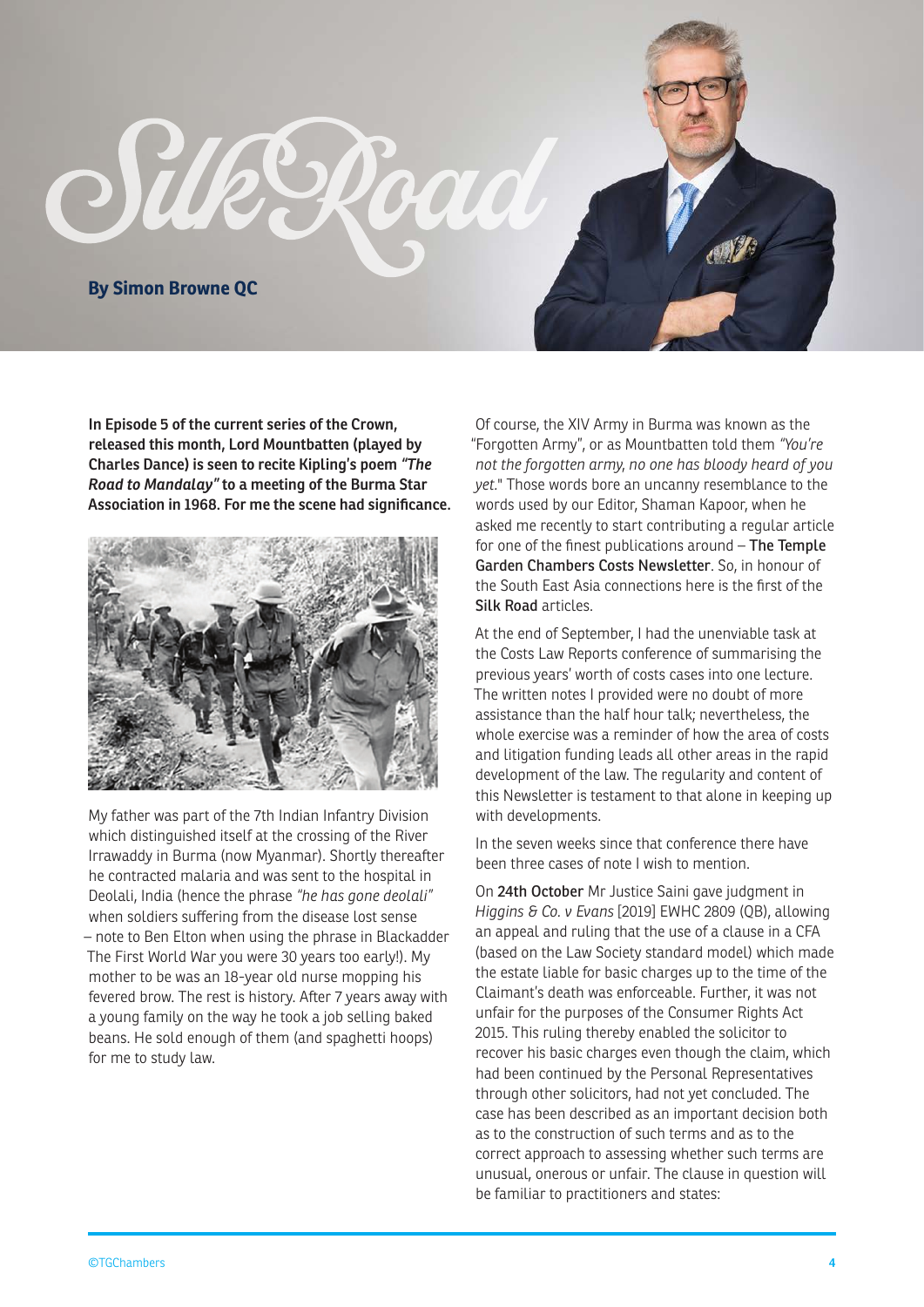#### *(c) Death*

*This agreement automatically ends if you die before your claim for damages is concluded. We will be entitled to recover our basic charges up to the date of your death from your estate.*

*If your personal representatives wish to continue your claim for damages, we may offer them a new conditional fee agreement, as long as they agree to pay the success fee on our basic charges from the beginning of the agreement with you.*

This was an asbestosis case when the Claimant signed up for the CFA aged 89 years. During the course of the litigation he died. Of note, the above clause created no obligation for the solicitor to continue the action on behalf of the estate. In this case they chose not to. A number of other high profile firms have amended their clauses to be obliged so to do but there are hundreds if not thousands of CFAs currently in force which do require the solicitor to complete the case on behalf of the estate following the Law Society model agreement.

In upholding the clause the Judge particularly relied upon the fact that under the CFA the solicitor takes on a risk that the claim may not succeed and if it succeeds they are compensated by the success fee. He also recognised that there will be neither a win nor a loss during the term of the CFA in a number of situations which are all catered for under the familiar heading *"What happens when this agreement ends before your claim for damages ends.*" Various situations may arise and each is catered for in its own way. Comparisons do not assist where the wording of the relevant clause is unambiguous as it was here.

On 7th November Mr Justice Zacaroli handed down judgment in *Burnden Holdings* & *Hunt v Fieldings v Project Appledene PC and Griffins (A Firm)* [2019] EWHC 2995 (Ch) which re-visited the application of the "*Arkin*" cap for funders. It may be recalled that Snowden J in *Davey v Money* [2019] Costs LR 399 earlier in the year held that the *Arkin* Cap was not a rule to be enforced and in the right circumstances could be departed from by Judges. In the *Burnden* case Griffins, Insolvency Specialists, had acted as part funders of a claim for one of their liquidators. Its involvement ended upon the appointment of litigation funders Appledene. The claim was unsuccessful, and the Defendants sought costs orders against the funders including Griffins. The arguments centred upon the applicability of the "Arkin" cap (where funders' liability is capped at the level of investment). Recent case law has sought to remove the cap (see above) as did the Defendants in this case, seeking costs of £3.5 million whereas the Griffins funding was £472,000. The Trial Judge Mr Justice Zacaroli found that the reasonable sum to pay was £472,000 and based his decision upon what was reasonable in all the circumstances and no liability could be attached for the sums involved once the professional funder had become involved.

On 19th November the Court of Appeal handed down judgement in *Ho v Adelekun* [2019] EWCA Civ 1988. Once again, the Court has held that fixed costs apply in an original portal case. In this matter, whilst awaiting allocation to the multi-track a Part 36 offer was made and accepted. The offer referred to the payment of costs in accordance with Part 36.13 and the parties submitted a Tomlin Order to the Court which referred to the payment of "reasonable costs on the standard basis to be the subject of detailed assessment if not agreed." The parties disagreed whether fixed costs or reasonable assessed costs were payable; the difference between fixed and assessed costs was between £15,000 and £42,000. It was held by the Court of Appeal that acceptance of a Part 36 offer which makes reference only to r.36.13 (which refers to assessed costs rather than to r.36.20 which sets out entitlement to fixed costs) and offer and agreement to pay assessed costs, does not lead to a contracting out of the fixed costs regime. There is a clear difference between fixed costs and assessed costs (*Broadhurst v Tan* [2016] EWCA Civ 94). The Court of Appeal was quite clear in its judgement but did advise it was wise to include in the Order the entitlement only to fixed costs and avoid reference to reasonable and assessment on the standard basis.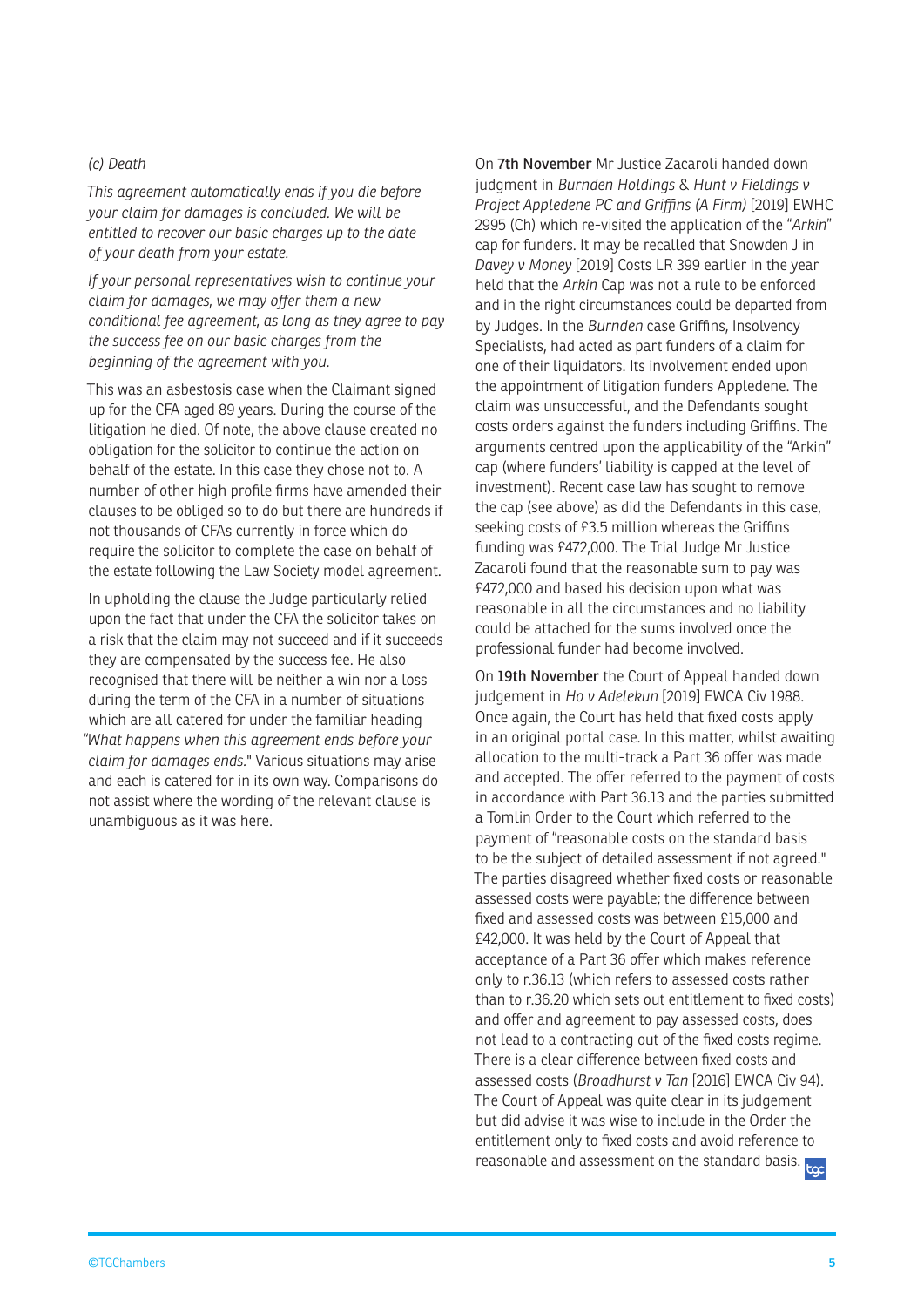

## *Ho v Adelekun* [2019] EWCA Civ 1988

**James Yapp**

**Regular readers will recall HHJ Wulwik's previous decision in this case. On the first appeal, it was decided that the terms of a Tomlin Order signed following acceptance of a Part 36 offer took the case outside the scope of the fixed recoverable costs regime at section IIIA of Part 45.**

#### The Facts

The Claimant brought a claim for personal injury arising from a road traffic accident. Her claim was allocated to the fast track and would ordinarily have been subject to the aforementioned costs regime. She subsequently applied to reallocate the claim to the multi-track. In accordance with *Qader v Esure* [2016] EWCA Civ 1109, fixed costs would cease to apply following re-allocation. The application was due to be heard on 24th April 2017.

On 19th April the Defendant made a Part 36 offer in the sum of £30,000. The offer stated that if it was accepted within 21 days then the Defendant would pay the Claimant's costs in accordance with r36.13, such costs to be subject to detailed assessment if not agreed. As readers will be aware, r36.13 deals with 'standard costs' cases but is subject to r36.20.

On 20th April the Defendant's solicitor emailed the Claimant's solicitor to chase a response to the offer. Within her email she stated that "*we can consent to the matter being multi track*."

The following day the Claimant's solicitor emailed the Defendant's solicitor confirming that the Claimant would accept the offer. She attached a draft Tomlin order *"setting out the terms of the settlement.*" She explained that the court had asked the parties to submit a consent order so the application hearing could be vacated. Both solicitors signed the order.

By this order, the parties agreed to stay proceedings and to vacate the application hearing. The order did not provide for re-allocation to the multi-track. As for costs, it stated:

*"The defendant do pay the reasonable costs of the claimant on the standard basis to be the subject of detailed assessment if not agreed."* 

Perhaps inevitably, the parties were unable to agree whether or not the fixed recoverable costs regime applied. The Defendant issued an application to determine this issue.

At first instance the Deputy District Judge concluded that only fixed costs were recoverable: the consent order following acceptance of the Part 36 offer was unnecessary and 'ultra vires.' HHJ Wulwik overturned this decision on appeal.

#### The Court of Appeal

On appeal to the Court of Appeal, both sides concentrated on the terms of the Part 36 offer itself. Neither argued that the terms of the subsequent consent order were important. Accordingly, there were two issues to be determined:

Issue 1 – Did the appellant's solicitors, by their letter of 19 April 2017, offer to pay "conventional" rather than fixed costs?

Issue 2 – If not, should the claim be re-allocated to the multi-track with retrospective disapplication of the fixed costs regime?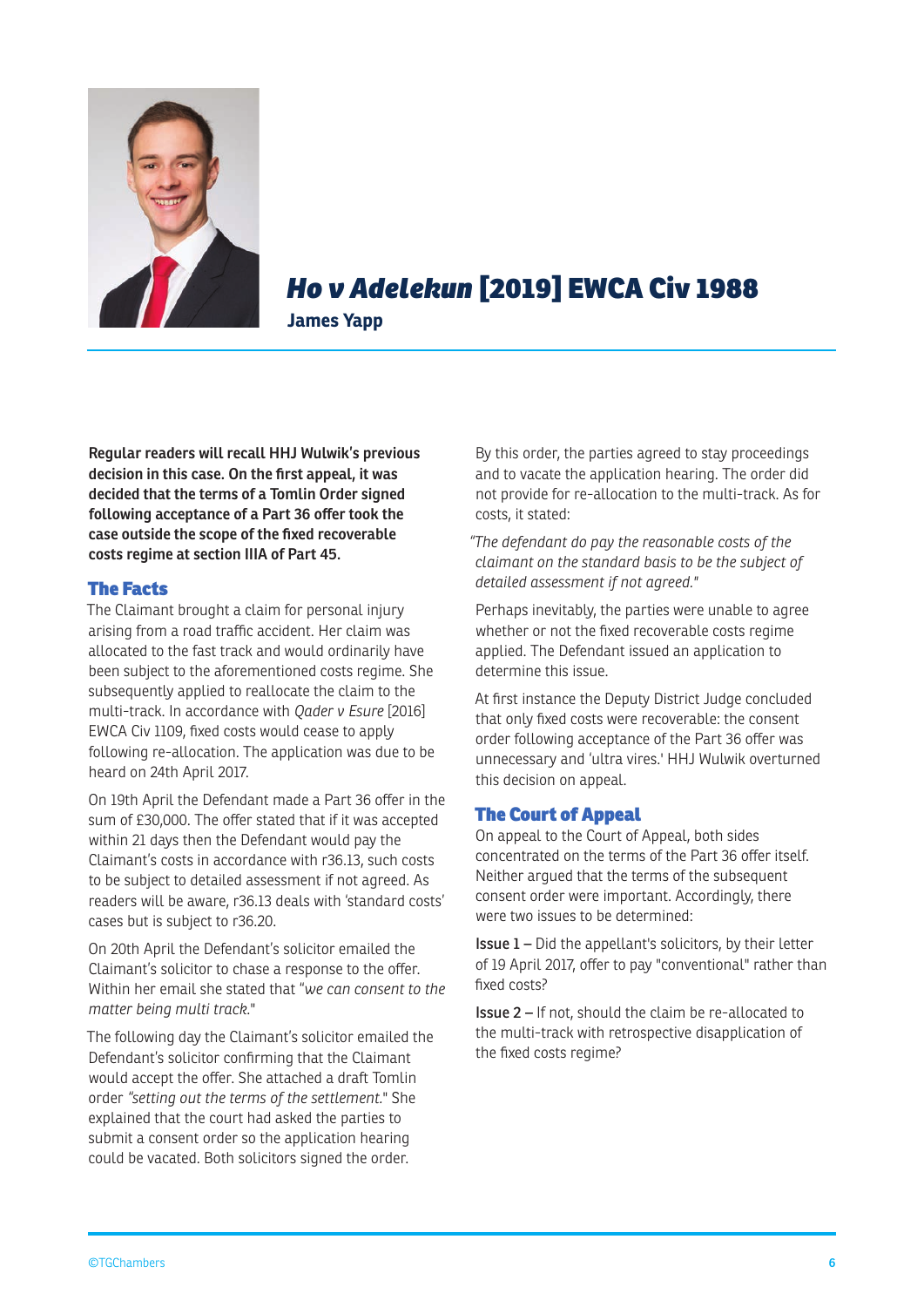#### Issue 1

Newey LJ allowed the appeal. The offer, correctly construed, did not offer to pay conventional costs rather than fixed costs. He identified 6 key reasons:

**i** 36.5(1)(c) did not require an offeror to make a choice between 36.13 (conventional costs) and 36.20 (fixed costs).

**ii** The reference in the offer letter to 36.13 instead of 36.20 was of no great significance. 36.13 itself refers the reader to 36.20 for those cases formerly within the RTA Protocol.

**iii** It was clear that the offeror intended to make a Part 36 offer, yet an offer made in a case formerly within the RTA Protocol would be incompatible with Part 36 if it offered to pay costs on a basis which departed from Part 45 fixed costs. The *'self-contained procedural code'*  of Part 36 made it clear that the Part 45 fixed costs regime would apply *"where… a claim no longer continues under the RTA… Protocol pursuant to rule 45.29A(1).*"

**iv** While the reference to detailed assessment in the letter was *"far from ideal if the appellant intended the fixed costs regime to apply, it was not wholly inapposite.*" Fixed costs and conventional costs are conceptually different but computing the level of fixed costs does involve an assessment of sorts. Referring to detailed assessment should not be taken to imply an intention to displace the fixed costs regime where there were other indications that this was not intended.

**v** It was inherently improbable that the reasonable recipient of the offer letter would intend to offer conventional rather than fixed costs. It was not inevitable that the court would retrospectively disapply the fixed costs regime upon re-allocation**<sup>1</sup>** , or that there would be an award of 'exceptional circumstances' costs under 45.29J. In those circumstances, it was improbable that the offeror would have been willing to concede higher costs in the offer.

**vi** It was of some relevance that the fixed costs regime was designed to ensure that both sides begin and end the proceedings with the expectation that fixed costs will be all that will be recoverable. That made it more unlikely that the letter would be understood as offering 'conventional' costs.

As an aside, Newey LJ rejected the Appellant's argument based upon *Solomon v Cromwell*. He did not accept that this case was binding authority for the proposition that the fixed costs regime could not be displaced by an agreement to pay costs on the standard basis. At the time, 36.10 and section II of Part 45 were inconsistent: the court had resolved this by reference to the provision that general provisions are intended to give way to the specific. Now that Part 36 has been revised to take account of the fixed costs regime, the basis for the decision in *Solomon* has disappeared.

#### Issue 2

The Claimant's alternative position was that the claim should be re-allocated to the multi-track with a direction that the fixed costs regime should be disapplied with retrospective effect.

The claim had been stayed upon acceptance of the Part 36 offer. Re-allocation was not a *"a question of costs… relating to the proceedings"* even if the desire to re-allocate was motivated by costs. The court therefore did not have the power to deal with re-allocation. Even if it had the power, there was a good reason to refuse to re-allocate where the parties had not agreed to displace the fixed costs regime.

#### Parting shots

Newey LJ and Males LJ gave some guidance to parties looking to settle cases on the basis of fixed costs. They would be well-advised to refer to 36.20 rather than 36.13. Equally, it would be best to avoid any reference to an assessment on the standard basis in any offer letter or consent order.

The Court of Appeal has again confirmed that the 'escape routes' from fixed costs are limited. It seems that the courts will be slow to conclude that the parties have 'contracted out' from the fixed costs regime.

**<sup>1.</sup>** Newey LJ did not consider that 45.29B would necessarily imply that the fixed costs regime would apply retrospectively to all work already done if the case was re-allocated to the multi-track. He considered that the more natural reading of the rule was that the fixed costs regime would cease to apply prospectively.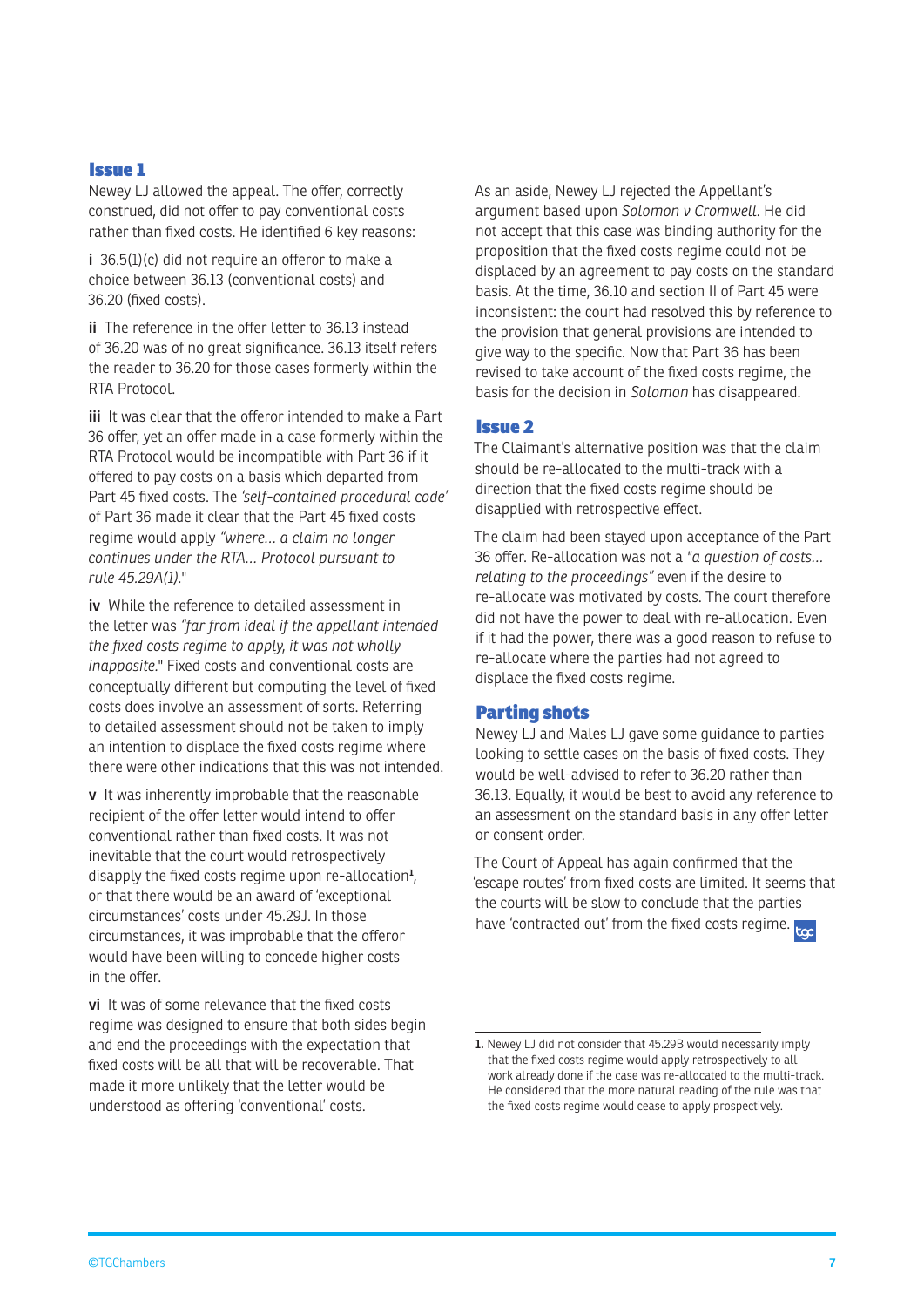

## Part 36 offers: word them carefully, and face the consequences if you accept them late

**Ellen Robertson**

#### *Flanagan v Royal & Sun Alliance Insurance PLC (Manchester County Court, 16 May 2019) and Campbell v Ministry of Defence [2019] EWHC 2121 (QB)*

**Two recent decisions demonstrate the strict requirements of the Part 36 regime when making offers, and the difficult consequences of accepting Part 36 offers late, as well as a timely reminder of the importance of seeking a stay where there is uncertainty regarding the risk posed by an offer.**

#### Making a valid offer

The recent decision of District Judge Osbourne in *Flanagan v Royal & Sun Alliance Insurance PLC* is a useful example of the importance of careful drafting of Part 36 offers.

The Claimant had succeeded at trial and was awarded a sum of just over £2,000. The Claimant's solicitors had made an offer around two years before trial, with the following wording:

*"We are instructed by the claimant to put forward an offer in the gross sum of £1,702.50 in full and final settlement of their claim for damages, subject to the payment of our cost disbursements incurred to date in proceedings in this matter, to be assessed in default of agreement. In accepting this offer, the gross sum indicated above constitutes the value of the claim, which is exclusive of any agreed position on liability, and consequently the defendant accepts their liability for standard costs exclusive of disbursements and VAT. The offer relates to the whole of their claim and is inclusive of interests as set out in part 36.54 and is made pursuant to part 36 of the Civil Procedure Rules 1998. This offer is open for acceptance for 21 days from the date this letter is received by you. After 21 days the offer can only be accepted if we're able to reach an agreement on costs or the court gives permission."*

The offer then went on to threaten various costs consequences in different scenarios.

The Defendant contended that the offer was not a valid Part 36 offer, contending that the reference to standard costs was an attempt to oust the role of CPR r.36.20 which provides for a fixed costs regime, and that the offer failed to state whether or not it included any counterclaim, contrary to CPR r.36.5.

The Defendant raised further objections to the statement that the offer could only be accepted after 21 days if agreement was reached on costs or if the court gave permission, which appeared inconsistent with CPR r.36.11 and r.36.13, and seemed to suggest the offer would be withdrawn after 21 days.

District Judge Osbourne held that the wording was an attempt to oust the fixed costs regime and therefore invalidated the offer**<sup>1</sup>** , as did the failure to refer to a counterclaim. He noted that at the time of the offer the parties did not know whether or not there was a counterclaim.

Even if the offer had been valid, the judge also considered that the wording regarding acceptance after 21 days constituted a conditional withdrawal, noting that the wording used was the same wording as used in the offer in *Shaw v Merthyr Tydfil County Borough* [2014] EWCA Civ 1678, which had not complied with the wording of the Part 36 regime then in force. He found that the effect of that paragraph was that the offer was withdrawn after 21 days. Given the punitive effects of the Part 36 regime, which would lead to indemnity costs claimed at around £34,000, the judge considered that Part 36 consequences should only follow offers that complied with the strict terms of Part 36. The Claimant was limited to fixed costs.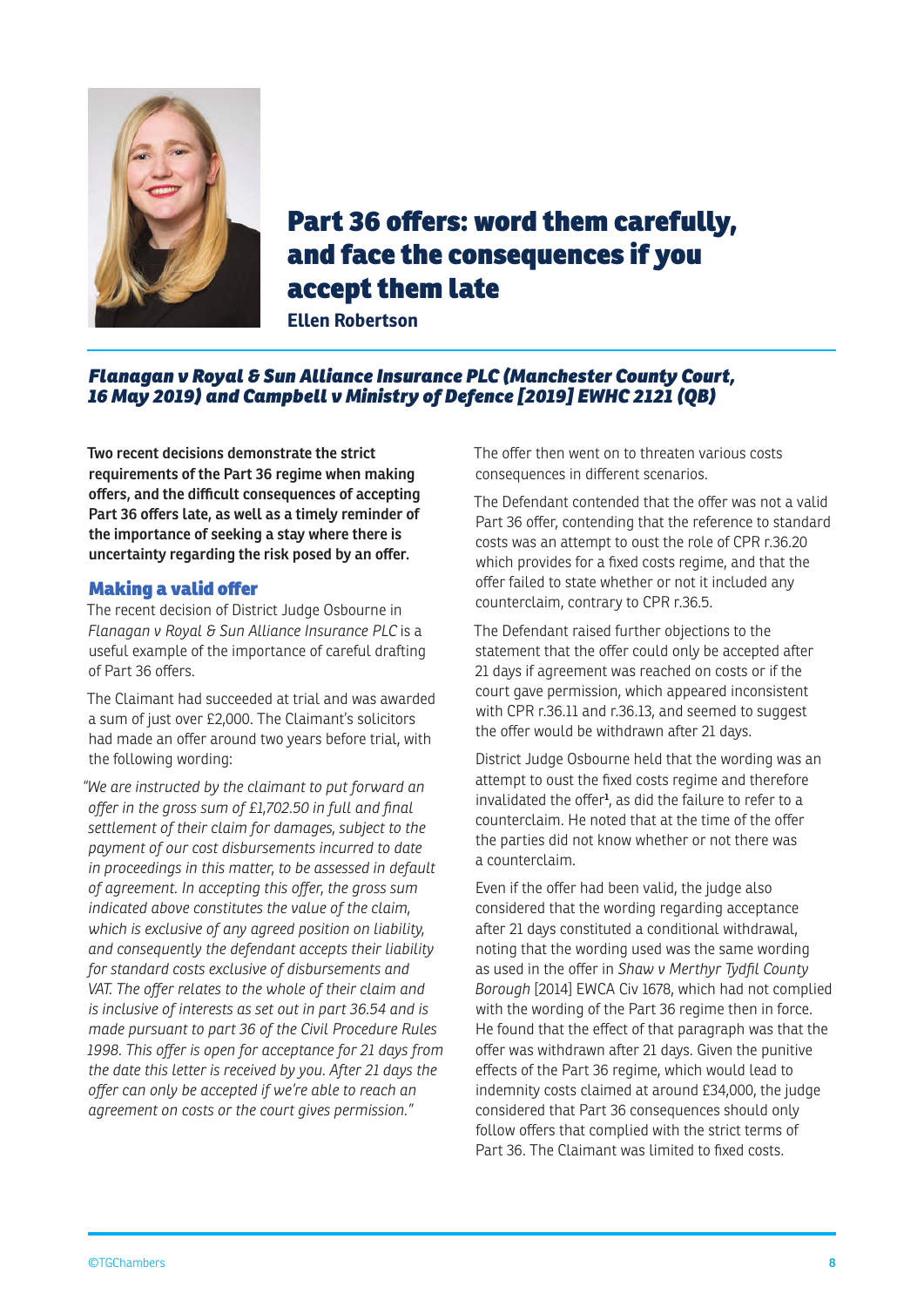#### Accepting a Part 36 offer late

The judgment of Mrs Justice Lambert in *Campbell v Ministry of Defence* is a warning for Claimants who accept Part 36 offers out of time. The Claimant was a non-commissioned officer who recovered damages for psychiatric injury sustained in 2014 as a result of pilot negligence. Liability was admitted prior to the issue of proceedings in January 2016. The Defendant made a valid Part 36 offer of £100,000 in January 2018, which the Claimant accepted thirteen months after expiry.

The Claimant contended that the usual costs rule pursuant to CPR r36.13(5), leaving the Claimant bearing the costs after the expiry of the offer, would be unjust in the circumstances. The Claimant argued that the loss of earnings element of the claim was dependent on the outcome of the Claimant's application for a commission, which was not known until October 2018, and it was not until January 2019 that the Claimant's solicitors were informed that the Claimant's intended post was not jeopardised by his phobia of flying. The Claimant accepted that no application for a stay had been made but submitted that the Defendant was better placed to know the likely outcome of the commission process.

The Defendant submitted that there was nothing unusual about the case and it was common for Part 36 offers to be made before the evidence was complete. Further expert evidence could have been obtained to assist the Claimant or a stay could have been sought.

Lambert J considered the circumstances of the case including the matters identified in CPR r36.13(6); the terms of the offer, the stage in the proceedings the offer was made, the information available to the parties when the offer was made, the conduct of the parties in the provision of information enabling the offer to be made or considered, and whether the offer was a genuine attempt to settle proceedings. She noted that the burden of proving injustice was on the offeree, and that a finding of injustice required grounds particular to that case.

Lambert J held that no injustice arose and the Part 36 regime should apply. The question of whether to accept a Part 36 offer required judgment and expertise, but that was the role of the Claimant's advisors. She noted that had a stay been sought and granted, the Defendant would not have incurred costs after the expiry of the offer, and that the Claimant had been unable to explain why no stay had been sought. She rejected the contention that the Defendant was better placed to assess the likely outcome of the commission application, accepting that the relevant decisionmakers were independent of the Defendant and did not pass that information onto the Defendant or its solicitors. In the circumstances, the Claimant had continued the litigation at his own costs risk, a risk that could have been avoided had he made an application for a stay.

Both cases demonstrate that the Part 36 regime is an exacting regime with harsh consequences at times. Offers should be made carefully with close attention to the rules, particularly in relation to the costs consequences of those offers. Offerees must give careful consideration to acceptance of risky offers, and where uncertainty prevents acceptance, should consider a stay to avoid further costs being incurred.

toc

**<sup>1.</sup>** Note that this conclusion somewhat jars against the conclusions reached by the Court of Appeal in *Ho v Adelekun* [2019] EWCA Civ 1988, covered elsewhere in this newsletter. In that case a reference to costs being the subject of detailed assessment if not agreed was held not to displace the fixed costs regime. If a difference can be extracted, it is perhaps that in *Flanagan* it was the Claimant who made reference to standard costs whereas in Ho the Defendant referred to standard costs (or rather assessment which indicates standard costs). In *Ho*, the Court's reasoning relied on the fact that there would be no incentive for a Defendant to oust the fixed costs regime.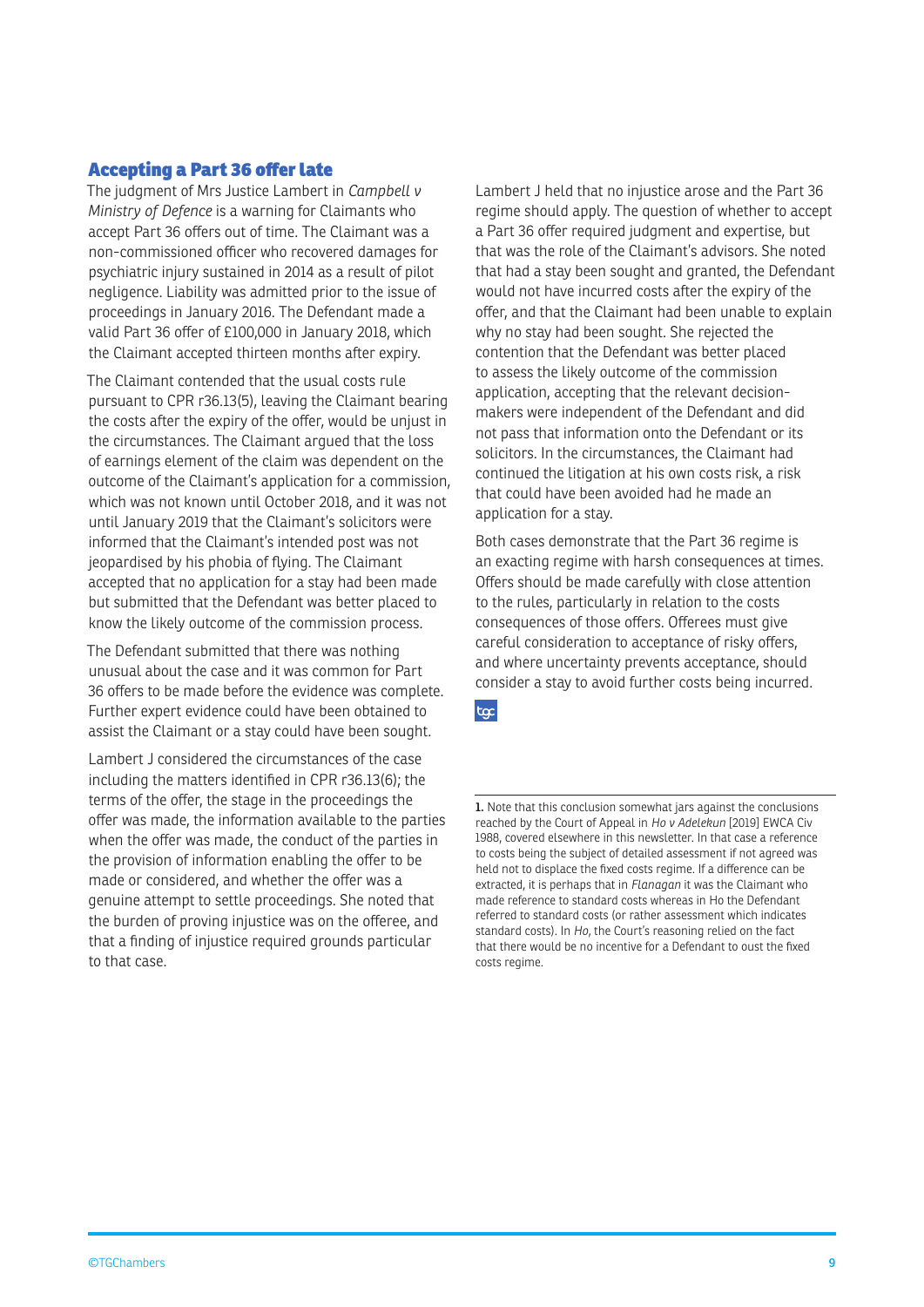

## Part 36 and interim payments on account of costs: *Global Assets Advisory Services Ltd v Grandlane Developments Ltd* [2019] EWCA Civ 1764

**Richard Boyle** 

**The Claimants sought a final injunction restraining the Defendants from using confidential corporate information. The Claimants made a Part 36 offer to settle the claim and this offer was accepted within the relevant period.**

Under r 36.13(1) CPR, when an offer is accepted by a Defendant within the relevant period, the Claimant is entitled to the costs of proceedings up to the date when the notice of acceptance was served. Those costs are to be assessed on the standard basis in default of agreement, under r 36.13(3) CPR. Under r 44.9(1)(b) CPR, where a right to costs exists under r 36.13(1), a costs order will be deemed to have been made on the standard basis. Under r 44.2(8) CPR, where a court orders a party to pay costs subject to detailed assessment, it will order that party to pay a reasonable sum on account of costs, unless there is a good reason not to do so.

After the settlement, a draft consent order was prepared and the Claimants sought an interim payment on account of costs, under r 44.2(8) CPR. The Defendants resisted such a payment and therefore the Claimants made an application. Teare J dismissed this application, holding that he was bound by the decision of *Finnegan v Spiers* [2018] EWHC 3064 (Ch); [2018] 6 Costs LO 729 unless he was convinced that it was wrong. In *Finnegan* it was held that Part 36 is a complete code which made no provision for a payment on account. It was held that r 44.2(8) CPR did not apply in these circumstances because acceptance of the offer meant only a deemed order.

The Court of Appeal allowed the Claimants' appeal holding that:

**1** There was no reason to restrict r 44.2(8) CPR to circumstances in which the court had made an order at a hearing, as opposed to circumstances where the order was deemed to be made;

**2** The rationale for ordering a payment on account

of costs was the same whether or not the costs order was a deemed order. It enabled a party to recover part of its costs before the potentially protracted process of detailed assessment. It may reduce points of dispute;

**3** This was consistent with the position in relation to discontinuance found in *Barnsley v Noble* [2013] 2 Costs LO 150; [2012] EWHC 3822 (Ch), which was correctly decided;

**4** The latest version of r 44.2(8) CPR required the court to make an interim payment on account of costs and therefore previous case law, stating that a judge who had not heard the trial could dismiss such an application, was longer applicable (referring to *Dyson Ltd v Hoover Ltd* (No 4) [2004] 1 WLR 1264);

**5** Any other conclusion would create a number of anomalies which were perverse. Interim payments on account of costs could still be ordered where a Part 36 offer was accepted after expiry of the relevant period, where a Part 36 offer was accepted before issue and where the offer related to only part of the claim and the Claimant abandoned the balance with the relevant period;

**6** It was wrong to conclude that one can only look to the terms of CPR Part 36 itself to find the jurisdiction to order an interim payment on account of costs. There is nothing in Part 36 which suggests that it is entirely freestanding and all costs consequences of accepting a Part 36 offer are to be found within Part 36 itself. For example, rule 36.13 CPR makes reference to r 44.3(2) CPR. In any event, there was no conflict between r 36.13(1) and r 44.2(8) CPR.

This is a victory for common sense over a technical interpretation of the rules. There was no sound logic to restrict Claimants from interim payments on account of costs where Part 36 offers are accepted within the relevant period. Practitioners should now be sure to include such a provision in any consent orders drawn up in these circumstances.  $\frac{1}{2}$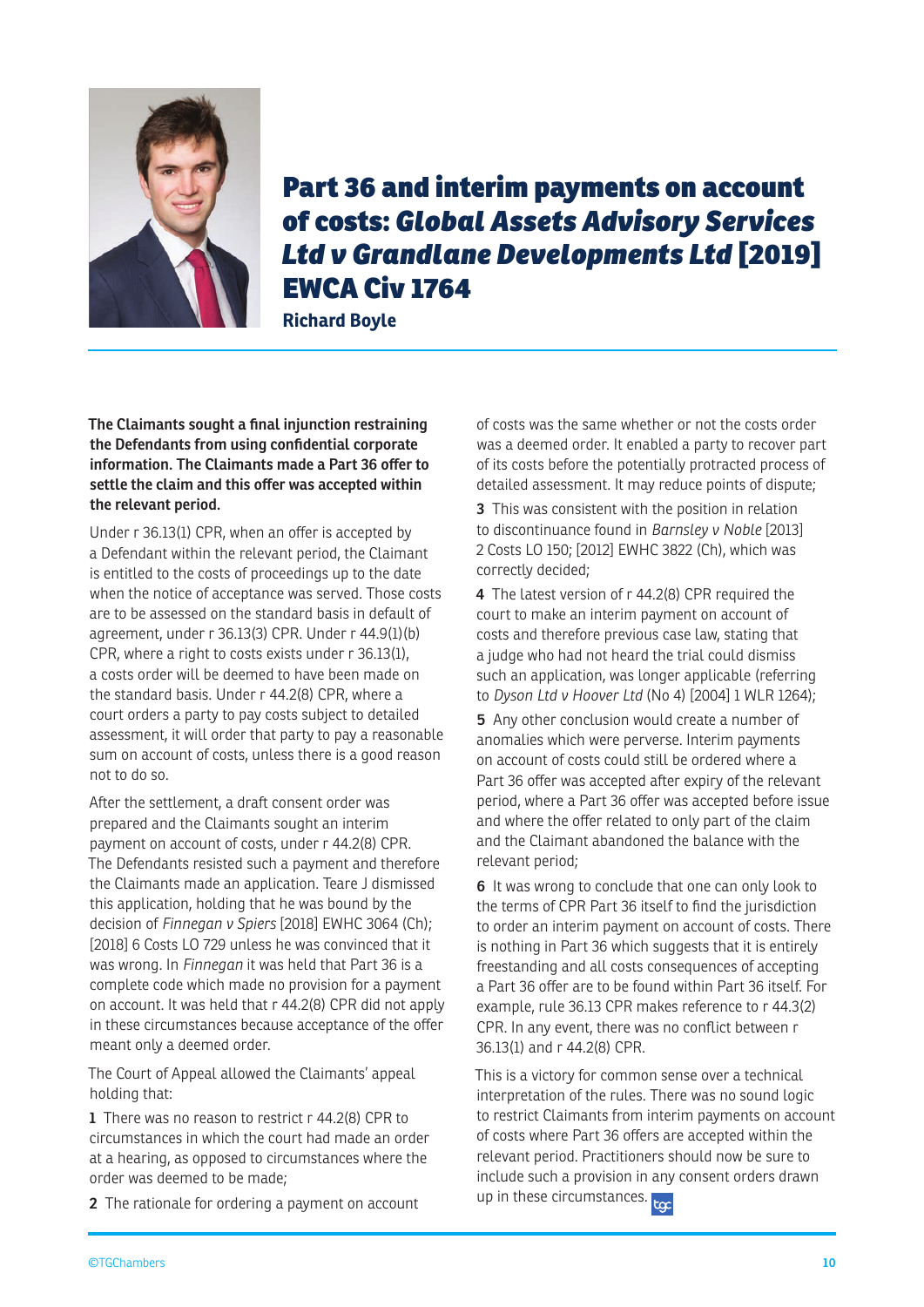

## Payments on Account of Costs: Putting the Cart Before the Horse?

**Harriet Wakeman**

#### Introduction

In *X v Hull & East Yorkshire Hospitals NHS Trust* (Unreported, Sheffield County Court 25/02/19), His Honour Judge Robinson gave useful guidance on a court's powers to award interim payments on account of costs in lengthy litigation.

#### Factual Background

The case of *X v Hull & East Yorkshire Hospitals NHS Trust* concerned a clinical negligence claim which arose out of a birth injury which left the Claimant with catastrophic injuries. The Claimant was aged 11 at the date of judgment. A liability settlement was approved in December 2012, and judgment was given on liability for 90% of the value of the claim. In relation to costs, the order provided that:

*"The Defendant shall pay the Claimant's reasonable costs to date, to be subject to detailed assessment in default of agreement and such costs to be paid within 28 days of the agreement or assessment."* 

An interim payment on account of costs was made in the sum of £100,000 and a further voluntary payment on account of costs of £115,000 was also made.

The Claimant then applied for a further interim payment on account of costs in the sum of £150,000. The Claimant's application was heard by District Judge Batchelor. At the hearing, the Defendant argued that there was no entitlement under the Civil Procedure Rules that enabled the Claimant to be entitled to what were effectively quantum costs before quantum had in fact been resolved. District Judge Batchelor refused the application, stating that *"it is putting the cart before the horse to ask me to make a further Order in relation to quantum costs"* where the Claimant had not yet resorted to a detailed assessment of the costs on liability, as provided for in the previous order (and set out above). The Claimant appealed.

#### Appeal

On appeal, two questions were considered:

**1** In circumstances where quantum had not yet been determined, did the Court have the power to make an order for the payment of costs?

**2** If so, did the Court have the power to make an order for a payment on account of such costs?

#### The Decision

On the question of whether the Court had the power to make an order for the payment of costs in those circumstances in principle, HHJ Robinson concluded:

*"In my judgment, rules 44.2(1) and 44.2(2) are wide enough to allow the Court to make an order for costs of the kind sought by the Claimant:*

- *1 The discretion conferred by rule 44.2(1) relates to the questions whether costs are payable, the amount and when the costs are to be paid.*
- *2 Rule 44.2(2) sets out the general rule that the unsuccessful party pays the costs of the successful party."*

Considering the facts of the case, HHJ Robinson highlighted three key factual issues which were relevant:

*"There are three factual issues which need to be stated:*

- *1 Interim payments on account of damages totalling £1.2m have been paid. These have all been made without recourse to stage 2 of Eeles (see Cobham Hire Services Limited v Benjamin Eeles [2009] EWCA Civ 204).*
- *2 It is a near certainty that the Claimant will receive a great deal more money than that at trial or earlier settlement (subject to judicial approval);*
- *3 There is, as yet, no Defendant's Part 36 offer."*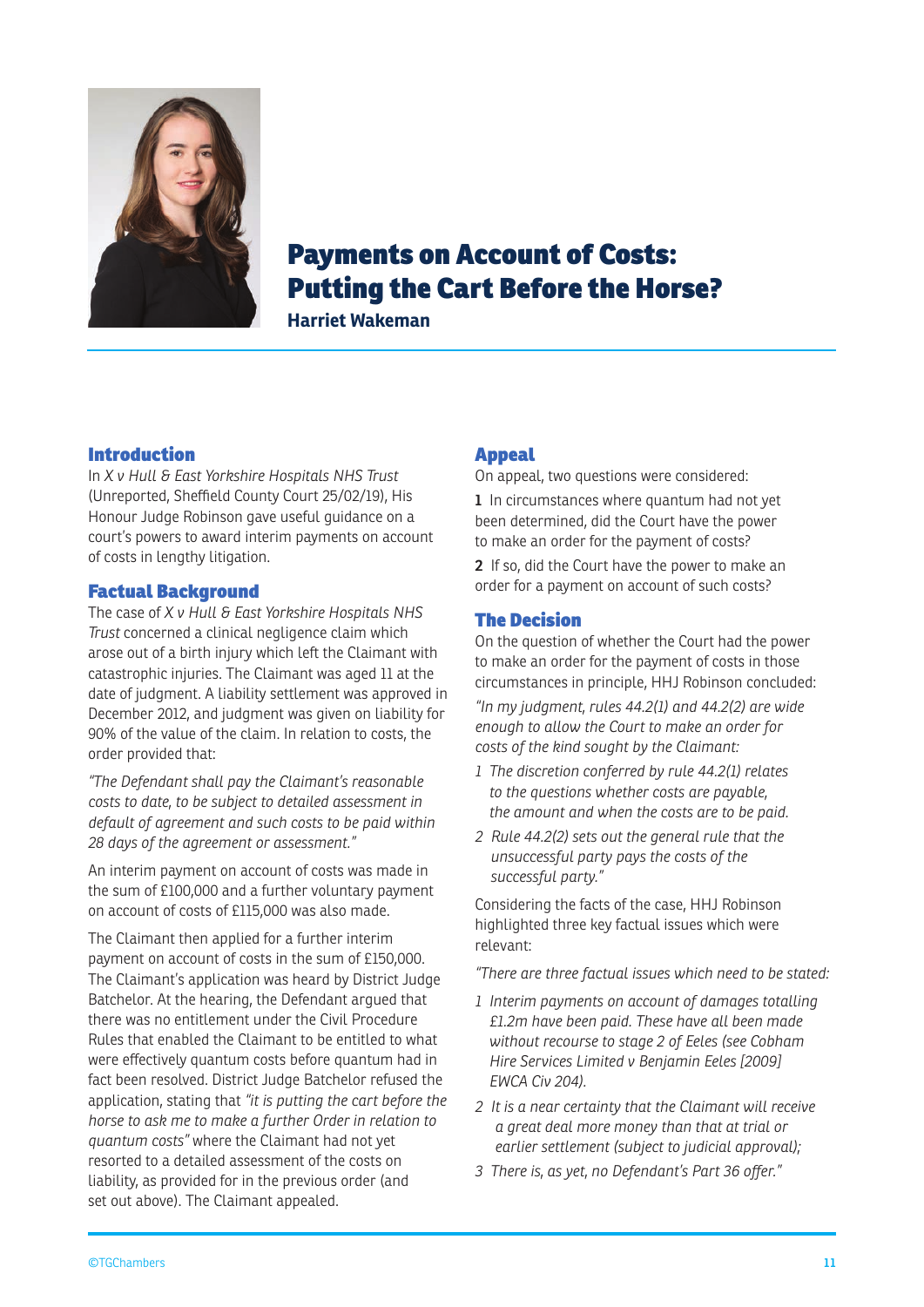He remarked that, allowing for the 90% valuation, the final award was "very likely" to be in the region of a lump sum in excess of £3m with a periodical payment order in excess of £150,000 per annum. Equally, the Defendant had not made any Part 36 offers and as such, it was "virtual certainty" that the Claimant would be entitled to his costs to date. HHJ Robinson went on to allow the appeal, concluding:

*"As such, in my judgment, the exercise of her discretion was flawed in that it gave no consideration to the point that Switalskis would not benefit from the December 2012 costs order. She was also plainly wrong to rule that a total of £200,000 by way of an interim payment on account of costs to date might exceed a reasonable proportion of the costs to which the claimant's solicitors would be entitled, a matter to which I will return below. In the circumstances it seems to me that I should exercise my discretion afresh."*

He noted that another very significant fact was the likely delay between determination of liability and determination of quantum. He noted at paragraph 37:

*"Failure to ensure adequate cash flow during the period of inevitable delay may lead to the perverse and undesirable consequence that solicitors are unwilling to take on case such as this at an early stage. It is in everyone's interests to determine liability as early as possible. But if the consequence is that solicitors must then fund the quantum investigation for 10 years or more, they may not be anxious to take the case on early."*

As such, the appeal was allowed and HHJ Robinson stated that he envisaged making an order that the Defendant pay the Claimant's costs to 22 September 2017 to be assessed on a basis to be determined at the conclusion of the proceedings or by a further order, with an order that £150,000 be paid on account of such costs.

Permission to appeal to the Court of Appeal was subsequently refused by Lord Justice Irwin.

#### Comment

This decision will no doubt be welcomed by those representing Claimants in long running clinical negligence cases. It provides helpful guidance in terms of the circumstances where a Court may be willing to make an order for a payment on account of costs even where there has not yet been a determination of quantum. For those representing Defendants, it is important to remember that applications for payments on account of costs are highly fact sensitive and as such, each case will turn on its own facts. This case also serves as a reminder of the importance of a robust Part 36 offer, as the absence of a Part 36 offer appears to have been a key consideration in this case. <sub>Foc</sub>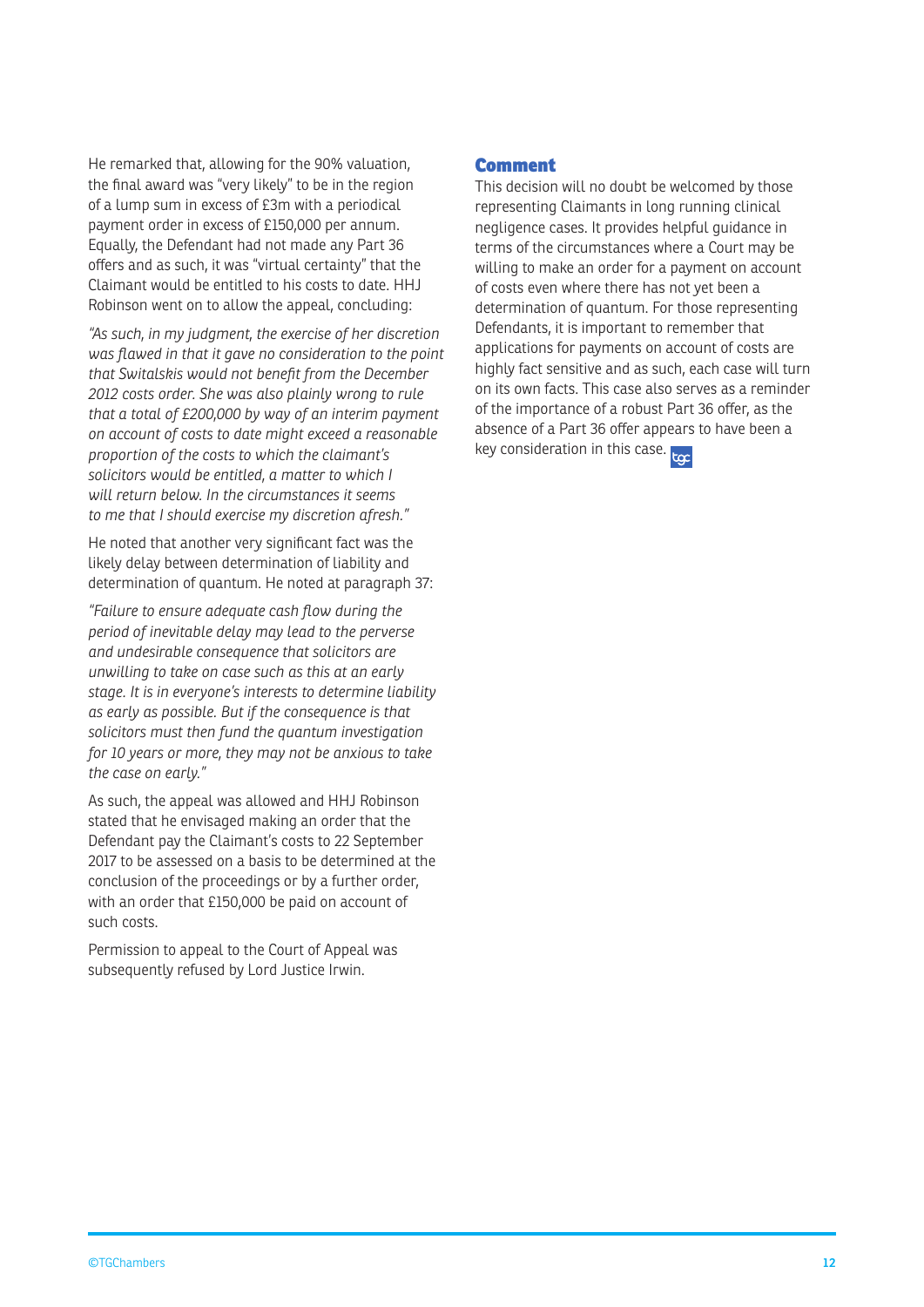

## *Andrea Brown v (1) Commissioner of Police for the Metropolis (2) Chief Constable of Greater Manchester* [2019] EWCA Civ 1724

**Lionel Stride**

**The case of** *Brown* **considered the applicability of Qualified One-Way Costs Shifting (QOCS) in relation to claims comprising both damages for personal injury and non-personal injury. The Court of Appeal held that, in such cases, QOCS did not automatically apply; but that the assessment of costs would remain a matter for the court. In doing so, a sensible and straightforward interpretation of the rule under CPR 44.16 was applied; this was on the premise that it would be against the spirit and intention of the QOCS regime to allow claims outside the scope of personal injury to attract automatic costs protection.** 

#### Qualified One-Way Cost Shifting

The QOCS regime protects claimants in personal injury claims in multi-defendant proceedings by limiting recovery of the costs of a successful defendant to the award achieved at trial. As set out under CPR 44.13, and applied to all claims for damages for personal injury (encompassing both personal injury and Fatal Accidents), the principle of QOCS is as follows: *'orders for costs made against a claimant may be enforced without the permission of the court but only to the extent that the aggregate amount in money terms of such orders does not exceed the aggregate amount in money terms of any orders for damages and interest made in favour of the claimant.*' In effect, this means that a claimant will be protected in costs by only being liable for a successful defendant's costs to the extent that the claimant has himself recovered damages, unless an exception to QOCS applies.

In addition to the main exceptions to QOCS (such as where a case is struck out for misconduct or where there has been a finding of fundamental dishonesty), CPR 44.16(2)(b) allows for orders for costs made against the claimant to be enforced in full, *'where a* 

*claim is made for the benefit of the claimant other than a [personal injury] claim.*' It was the interpretation of this rule, in so called "mixed claims" where there is an element of the claim that is not linked to any personal injury, that was the subject of the appeal in *Brown*.

#### Background to Case

The instant case arose from the defendants' unlawful obtainment, and use of, private information relating to Ms Brown and her family. The claimant brought claims against the police for damages under the Data Protection Act and Human Rights Act (liability admitted), and for damages for breach of contract (not pursued at trial), misfeasance in public office, and misuse of private information. At trial, the judge upheld the claimant's claim for damages for misuse of private information, but rejected her claim for damages for personal injury arising out of the defendants' conduct; namely, it was rejected that Ms Brown had shown her depression was caused, or materially contributed by, the actions of the defendants.

Accordingly, although her claim was brought as a "mixed claim" for personal injury and other damages, at trial, her claim for personal injury was rejected and there was no appeal.

Ms Brown was awarded general damages under the DPA and HRA, and received a further award in the sum of £9,000 for the misuse of private information; this was apportioned between the defendants (2/3 against the D1 and 1/3 against D2). In relation to costs, however, the claimant had failed to beat an earlier defendants' Part 36 offer (£18,000). Accordingly, the defendants were ordered to pay 70% of the claimant's costs up to the offer, but, thereafter, the claimant was ordered to pay the defendants' costs. At first instance, the claimant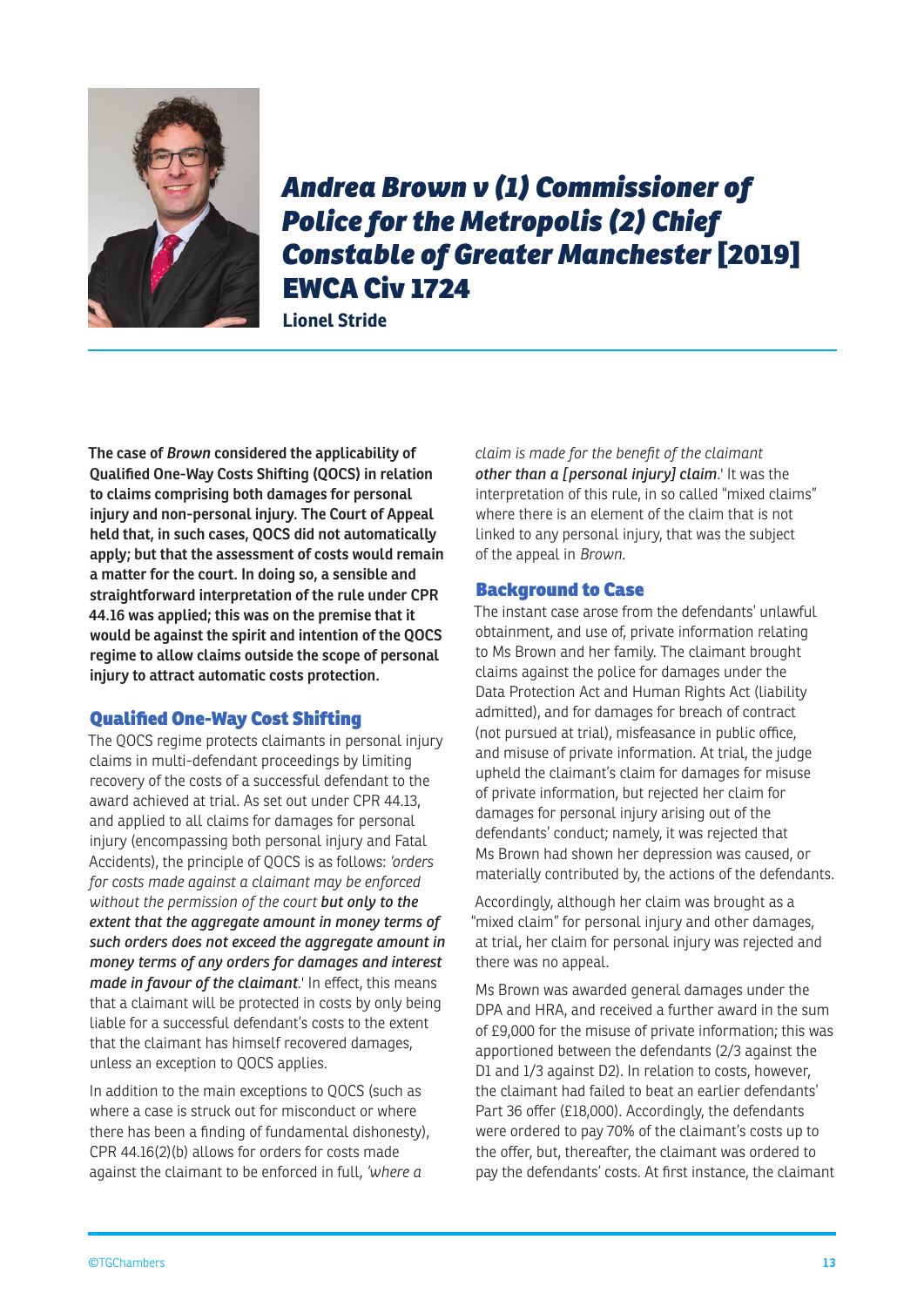successfully argued that, because her claims included a claim for damages for personal injury, she was automatically protected by QOCS against adverse cost orders (i.e., for costs above £9,000). On appeal to the High Court, allowing the defendants' appeal, it was held that because this was a "mixed claim", involving claims for personal injury and for unconnected damages, the express exception under CPR 44.16(2)(b) was engaged; there was therefore no automatic costs protection under QOCS, and the assessment of costs would remain at the discretion of the court.

#### Decision

The Court of Appeal, dismissing Ms Brown's appeal, held that the exception under CPR 44.16(2)(b) was clear: if the proceedings involved claims which were not claims for damages in personal injury, the exception would apply. Coulson LJ held that the QOCS regime only applied to claims for damages for personal injury, not to other types of claim. This meant that there was no justification for allowing such claims to attract automatic QOCS protection (including, as here, in "mixed claims"). In those circumstances, the automatic QOCS protection fell away, and it was then within the trial judge's discretion to assess costs. It was held that the narrower wording of the exception under CPR 44.16, when compared to the more "broad gateway" under CPR 44.13, clearly excluded such claims from the QOCS regime "within the widest possible umbrella of the proceedings as a whole." The Court rejected the alternative approach on the basis that, if "mixed claims" did not fall to be excluded from automatic protection, it would be impossible for the exception ever to be engaged; and that, on a liberal interpretation, the exception could not arise in any proceedings to which QOCS applied, and accordingly would no longer be an exception to the regime at all.

Applying those principles, Ms Brown's case was no longer a case of personal injury, but rather a valid non-personal injury claim under the DPA and HPA, and in tort. She could therefore not rely on the protection of QOCS for such a claim.

The Court of Appeal provided further, general guidance on the "outer limits of the QOCS regime." First, the Court reaffirmed that QOCS protection only applies to claims for damages for personal injuries; this includes damages for PSLA and all other consequential losses, including (amongst other things) the cost of treatment, adapting accommodation, long term care, and loss of earnings. It follows that a large number of personal injury claimants would enjoy the full, automatic protection of QOCS. However, where there are claims that are not consequential or dependent upon physical injury – for example, the damage to a vehicle in a road

traffic accident – these would fall within the "mixed claim" exception of CPR 44.16. Nevertheless, the Court went on the say that this did not necessarily mean that the effect of QOCS protection would not apply, but rather that via judicial discretion a cost-neutral judgment should be delivered, such that often in "mixed claims" (where the claim can 'in the round' be considered a personal injury claim) the costs protection would still in effect apply unless, as in *Brown*, there were exceptional features of the non-personal injury claims. The example given of an 'exceptional feature' included gross exaggeration of an alternative car hire claim.

In the judgment of Coulson LJ in *Brown*, the key point to emphasise was that QOCS protection would not be automatic in claims involving a non-personal injury element, although the final outcome could often be similar, upon the normal assessment of costs.

#### Analysis

The decision in *Brown* clarifies the application of the exclusionary rule under CPR 44.16(2)(b). There would be no justification for extending the costs protection under Qualified One-Way Costs Shifting simply because a predominately non-personal injury case has an element of personal injury. The ruling does not act to prejudice claimants or defendants, but rather returns the assessment of costs to the discretion of the trial judge. Coulson LJ rejected both arguments in this regard: on the one hand, it was important for judicial flexibility to be preserved, so that claimants could not merely 'hide behind QOCS protection' in other (nonpersonal injury) litigation; but on the other, this ruling is not intended to effect the vast majority of "ordinary" personal injury claims, or those with minor non-injury elements (such as property damage).

Whilst a literal interpretation of CPR 44.16 has been applied, however, the judgment in Brown is at odds with the guidance in the Practice Directions; paragraph 12.6 of PD 44 states that where rule 44.16(2)(b) applies, *'the court will normally order the claimant or, as the case may be, the person for whose benefit a claim was made to pay costs notwithstanding that the aggregate amount in money terms of such orders exceeds the aggregate amount in money terms of any orders for damages, interest and costs made in favour of the claimant.*' There is in fact no such general rule: application of the exception to QOCS under CPR 44.16(2)(b) will be at the discretion of the judge; and, if proceedings can fairly be described in the round as a personal injury case, the judge deciding costs will be expected to achieve a cost neutral result through the exercise of that discretion unless there are 'exceptional features.' <mark>toc</mark>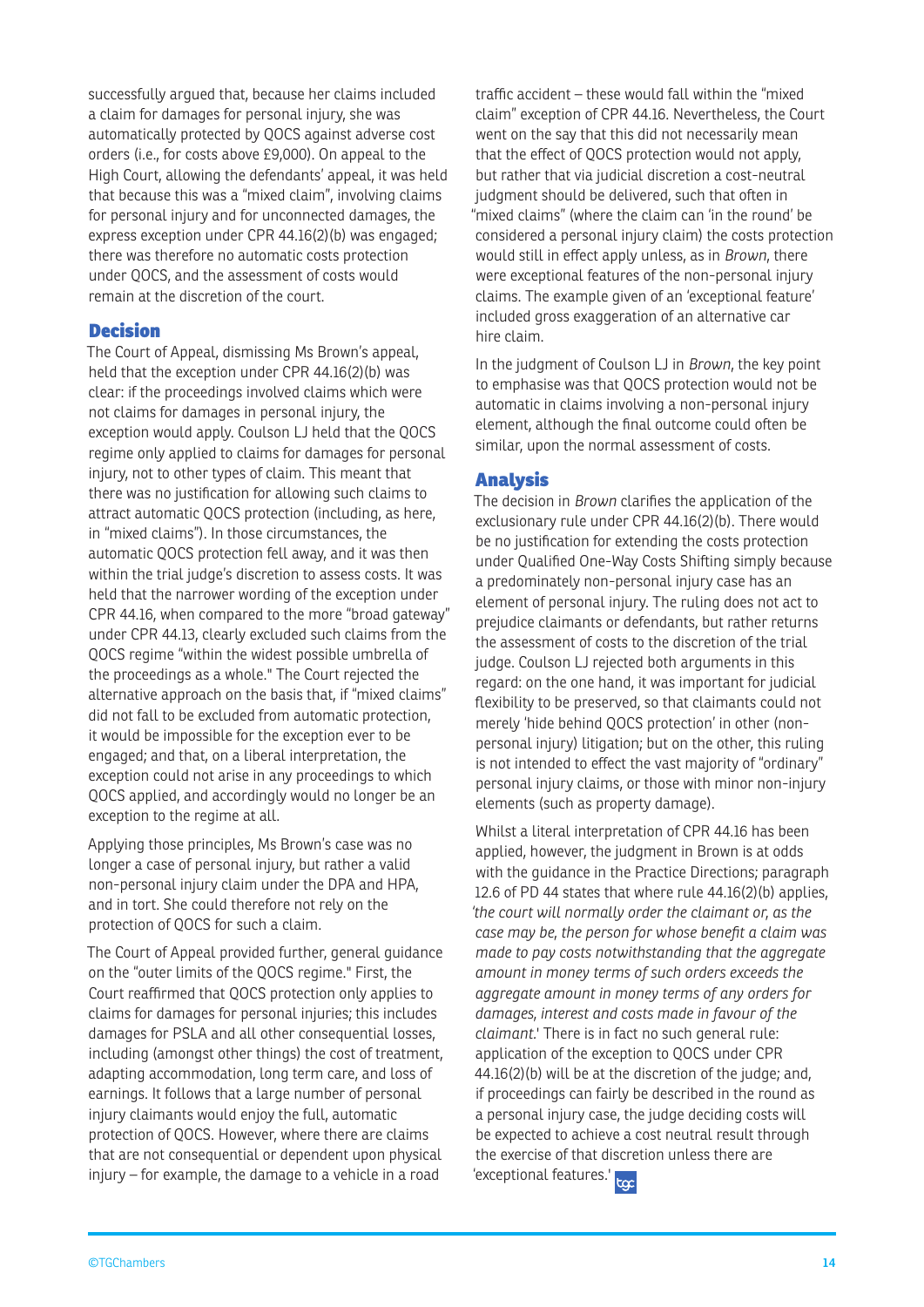

## Non-party costs orders: is the position now clear?

**Anthony Johnson**

**The Supreme Court has handed down its decision in**  *Travelers Insurance v. XYZ* **[2019] UKSC 48 in which it allowed the Appellant insurance company's appeal against a High Court decision, upheld in the Court of Appeal, to make a Non-Party Costs Order against it (s.51 Senior Courts Act 1981) in the context of group litigation arising from the supply of defective breast implants. It is clear from the decision, particularly the speech of Lord Reed, Deputy President of the Court, which seeks to deal with the Scottish Law aspects of the issue (the Scottish Courts having had the power to make such Orders long before legislation permitted them in England and Wales), that the intention of the Court was to provide general guidance as to the application of what all sides accepted was a broad jurisdiction. In the light of XYZ, is the position in relation to the making or refusal of Non-Party Costs Orders now clear?** 

The facts are important: The group litigation featured approximately 1000 claimants, 623 of whom were bringing claims against Travelers' insured, Transform Medical Group. Of those claims, insurance was in place for 197 of those claims, but not for the remaining 426 whose symptoms came outside the cover or had not yet suffered a rupture in their implants but were deeply concerned that they might (referred to in the proceedings as 'the worried well'). Under the terms of the product liability cover, Travelers were bound to pay the costs of defending the insured claims, including the costs of defending issues that were common between the insured and the uninsured claims once the Group Litigation Order had been made. The terms of the policy conferred on Travellers the right to control the conduct of the litigation on behalf of Transform and prohibited Transform from making admissions or offers to settle without Travelers' consent. Also, as

is extremely common in policies of this nature, Transform were under a duty to give Travelers all information and assistance which it might require in connection with any such claim.

A trial of preliminary issues was ordered in four test cases in which two of the claimants were insured and two were uninsured. Around that time, Transform began experiencing severe financial difficulties and subsequently went into insolvent administration. The uninsured claimants remained part of the group litigation, which their representatives subsequently confirmed was largely due to advice that they had received about the hope of obtaining a Non-Party Costs Order against Travelers in due course. Travelers' funded the whole of Transform's defence costs, as the preliminary issues were common to both the insured and the uninsured claims. Around that stage, Transform sought permission from Travelers to make a 'drop hands' offer or admission in relation to different categories of claimants, but such consent with withheld by Travelers. A negotiated settlement was reached in respect of the insured claims, but the uninsured claims continued until the claimants obtained a Default Judgment against Transform.

At that point, the uninsured claimants made the Application for the Non-Party Costs Order that formed the subject matter of the proceedings that ended up in the Supreme Court. The claimants relied upon five features of the case which they argued justified a section 51 Order: *(i)* the insurers determined that the claim would be fought; *(ii)* the insurers funded the defence of the claim; *(iii)* the insurers had the conduct of the litigation; *(iv)* the insurers fought the claim exclusively to defend their own interests; and *(v)* the defence failed in its entirety.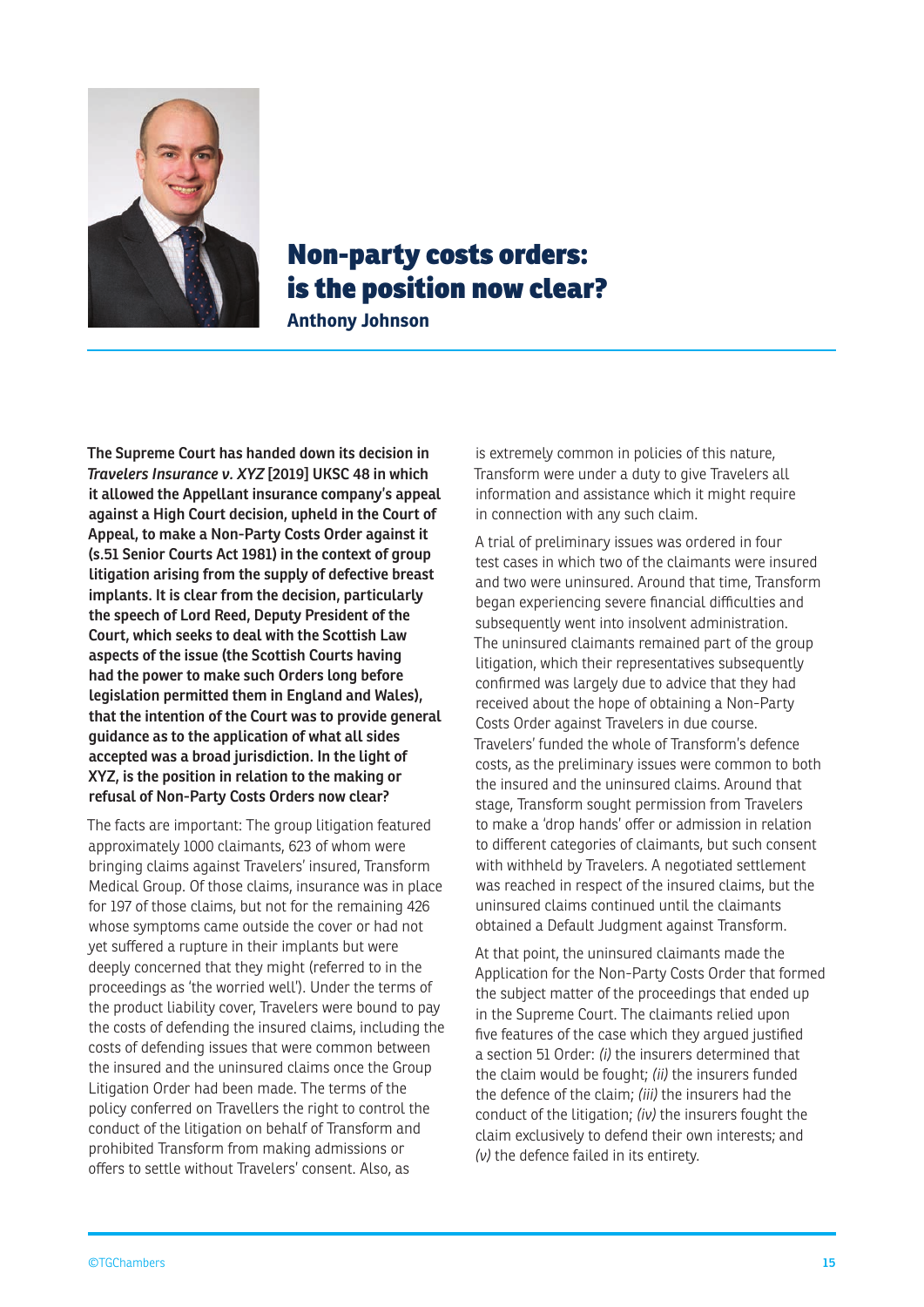These arguments found favour with Thirlwall J. (as she then was) at first instance. She considered that the key feature was that the solicitors who were acting for both Transform and Travelers in relation to the preliminary issues trial had advised Transform not to disclose the fact that some of the claims were uninsured. She held that the situation could be considered 'exceptional' because, but for Travelers' interest, Transform would have disclosed the lack of insurance and, in all likelihood, the uninsured claims would not have been pursued thereafter and the costs would not have been incurred. Her decision was upheld by the Court of Appeal, although they were of the view that the decisive feature confirming that the claim was exceptional was not so much the failure to disclose the lack of insurance, but the asymmetry in costs risks between the uninsured claimants and the insurer, i.e. the uninsured claimants faced the risk of having to pay costs if they lost but would not recover their costs from the other side in the event that they won.

Both parties relied upon the case of *TGA Chapman v. Christopher* [1998] 1 WLR 12 which set out two separate bases upon which a liability insurer might become exposed to non-party costs liability; the *Chapman* principles had been applied in many subsequent cases including by the Court of Appeal in *XYZ*. In *Chapman*, Phillips LJ identified two separate bases upon which a liability insurer might be exposed to non-party costs liability. The first basis was where there was 'intermeddling', which is a test derived from the concepts of maintenance and champerty: the test in *Giles v. Thompson* [1994] 1 AC 142 was whether there was *"wanton and offensive intermeddling with the disputes of others in which the meddler has no interests whatever, and whether the assistance he renders to one or the other party is without justification or excuse."*  The second basis was the 'real defendant' test, which it was said arose from a combination of the insurers' interest in the outcome of the proceedings, its contractual obligation to indemnify a defendant for its costs liability and its exercise of control over the conduct of the defence.

Analysing the *Chapman* principles in his lead judgment in XYZ, Lord Briggs stated (at paras.55-56):

*"This basis for the costs liability of the non-party does not necessarily depend upon showing that it has taken control of the litigation, or done anything approaching becoming the real defendant in it. Nor is there any fixed benchmark which will establish whether involvement has become a form of intermeddling. In every case the* 

*nature and extent of the non-party's involvement will have to be measured against the alleged justification or excuse for it. In sharp contrast with the real defendant test, the question whether the non-party has become involved under a framework of contractual obligation is likely to be of primary relevance. It may even be decisive against liability, especially where the relevant contract is of a type which is recognised and supported by public policy, such as liability insurance…*

*The key feature of the present case is that every one of the successful claims for which the claimants seek a non-party costs order is wholly uninsured. The uninsured claimants can have had no real expectation, if successful, of being paid their costs by the insurers, unless those costs were incurred as a result of some unjustified intervention in their claims by the insurers. This is sufficient on its own to take them out of the proper ambit of the Chapman principles, and to make it necessary to ask whether Travelers' involvement in the defence of the uninsured claims amounted to intermeddling."*

Lord Briggs went on to analyse the 'asymmetry' argument that had formed the main basis of the Court of Appeal decision below. In paragraph 61, he set out his reasoning for rejecting this approach:

*"First, leaving aside the incurring of costs by the uninsured claimants, the asymmetry in risk was not itself in any sense the result of any aspect of the intervention in, or conduct of, the defence of the uninsured claims by Travelers. It arose from the combination of the facts that Transform was insolvent, had insurance for only some of the claims, excluding those of the respondents, and that the claimants' liability for and therefore entitlement to costs was several-only, and extended to the prosecution of the common issues in the test cases. They chose, no doubt for good reason, to undertake that several-only costs burden regardless of whether their claims were insured, taking the risk that they would not recover their outlay if they were not, even if successful."*

It is perhaps unsurprising that, in the light of the two quoted extracts, the Supreme Court reversed the Court of Appeal's decision and found for Travelers. Lord Briggs set out that whilst the *Chapman* principles were useful guidelines for establishing whether the liability insurer had become the real defendant in all but name, they were unlikely to be of assistance in a situation (as in the present case) where the liability insurers had crossed the line in becoming involved in the funding and conduct of the defence of wholly uninsured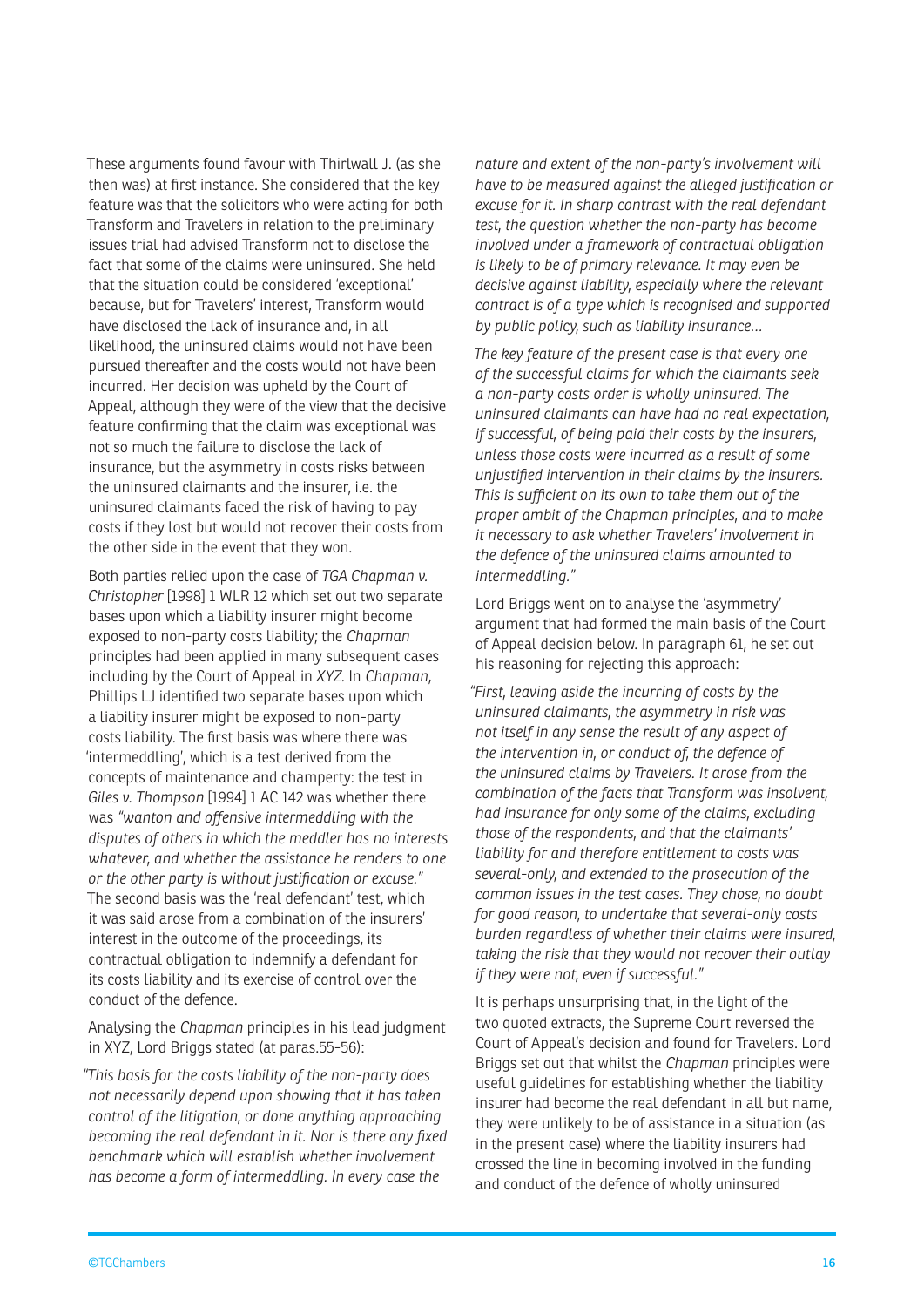claims, as opposed to where there was limited cover. At paragraph 78 he stated, *"In such cases the insurer may cross the line by conduct falling well short of total control, and without becoming the real defendant, if the insurer intermeddles in the uninsured claim in a manner which it cannot justify."* However, he qualified that in the following paragraph by emphasising that the legitimate interests of the insurer may justify some involvement and even funding the defence of uninsured claims in a situation such as the present case where there was a very close link between the insured claims and the uninsured claims.

It is also important to bear in mind the distinct issue of factual causation. Paragraph 80 of the judgment suggests that even if the claimants had succeeded in every other respect, their Application may have nevertheless failed on the grounds of causation alone. There Lord Briggs stated:

*"Fifthly, causation remains an important element in what an applicant under section 51 has to prove, namely a causative link between the particular conduct of the non-party relied upon and the incurring by the claimant of the costs sought to be recovered under section 51. If all those costs would have been incurred in any event, it is unlikely that a section 51 order ought to be made."*

Responding to the question in this title, it appears that the answer is that the position is certainly much clearer, but it may well be going too far to say that it is now clear. Claimants in group litigation will certainly need to be particularly careful to check the insurance position of the defendant, especially if there is a concern about solvency and mixed claims of insured and uninsured.

As with most issues of this nature, however, there are likely to be some continued areas of tension, particularly at the margins and no doubt fact specific. It is suggested that the following three issues are least likely to have been 'resolved' by the judgment in *XYZ*, and indeed may well lead to future arguments being generated:

**i** XYZ certainly leaves scope to argue that a liability insurer has interfered in a claim in a manner that it cannot justify, e.g. if the interests of the uninsured and the insured claimants were not identical as they were on the facts of the present case. This is clear from Lord Briggs' words in paragraph 78 quoted above;

**ii** In the same regard, paragraph 78 of XYZ also confirms that the position would have been different if some of the claims involved limited insurance cover, i.e. as opposed to wholly uninsured claimants; and

**iii** Had the uninsured claims made out their primary case for the section 51 Order, it is anticipated that the causation issue referred to by Lord Briggs above would have been a much more hard-fought issue on its facts.

toc

©TGChambers **17**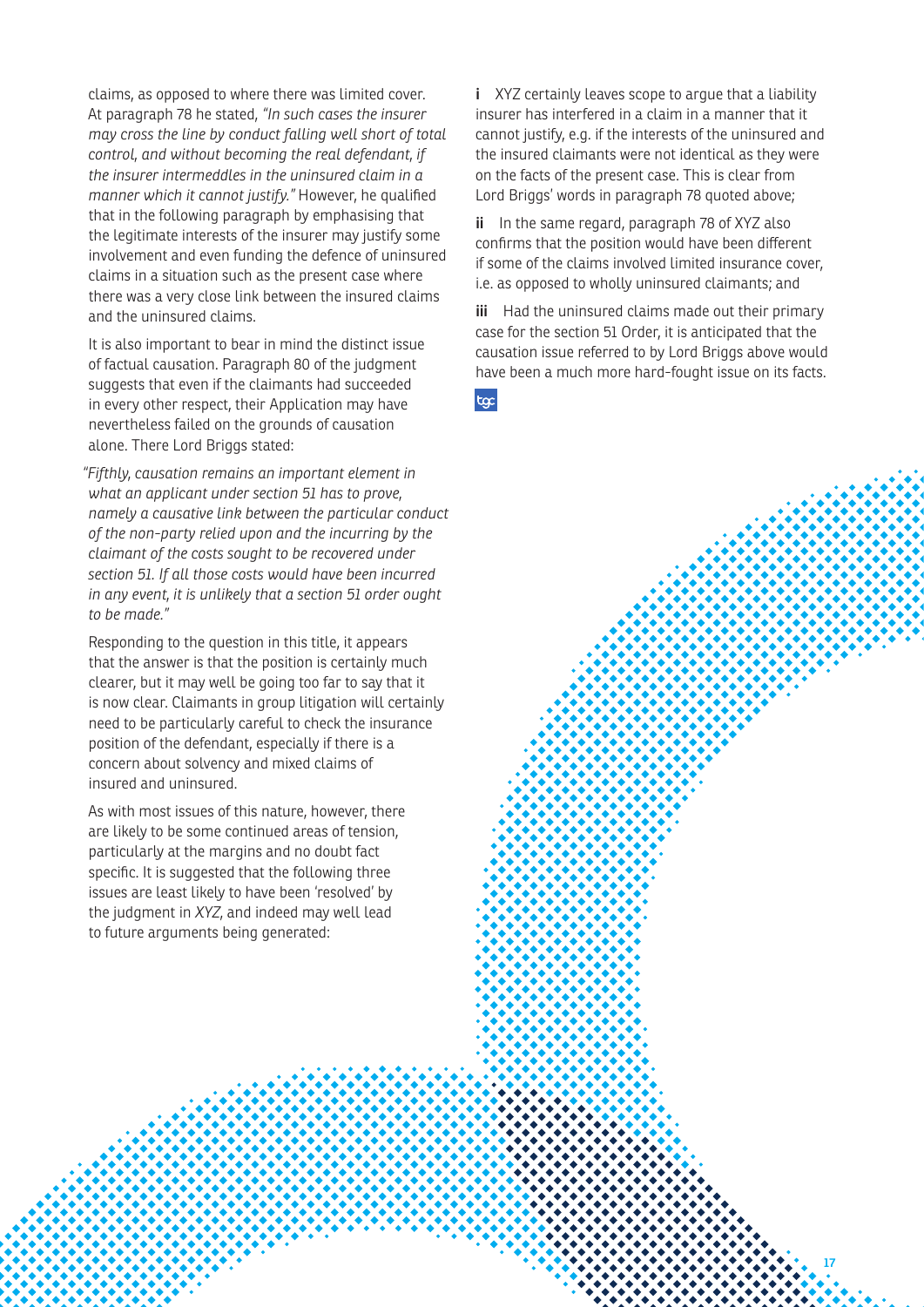

## Guideline Hourly Rates – where did it begin, and where are we now?

**Shaman Kapoor**

#### Sources

https://www.judiciary.uk/related-offices-and-bodies/ advisory-bodies/cjc/working-parties/guideline-hourlyrates/ghrsurveyfaq/

https://www.judiciary.uk/wpcontent/uploads/JCO/ Documents/CJC/Publications/CJC+papers/ CJC+Improved+access+to+Justice+-Funding+options+a nd+proportionate+costs.pdf

https://www.judiciary.uk/wp-content/uploads/2014/07/ ghr-mor-decision-july2104.pdf

When it comes to the assessment of hourly rates on the standard basis, the Court will only allow costs which have been reasonably incurred and are reasonable in amount (CPR 44.3(1) and (2)); and only allow costs which are proportionate to the matters in issue (CPR 44.3(2)).

The GHR were originally intended to assist judges who were faced for the first time with the task of making a summary assessment of costs at the end of a short hearing, being the obligation put upon them by the Woolf reforms and the implementation of the CPR. Pre-reform, some guideline on hourly rates did exist, but those were collated locally by district judges and later communicated to the SCCO for publication. But it was the introduction of the CPR, and the widespread task of summary assessment, that led to a call from the judiciary for guidance and, in response, the SCCO published periodically (until 2006) its guide to summary assessment and the GHR.

In 2005, the Civil Justice Council ("CJC") in its paper "Improved Access to Justice – Funding Options & Proportionate Costs", recommended the creation of 'The Costs Council' in response to what it considered to be a developing "costs industry" driving satellite litigation of arguments about the costs of arguments about costs, which it considered to be "an undesirable

barnacle on the civil justice system." The Costs Council was to:

*"…have responsibility for deciding annually after consultation and by reference to objective economic criteria, appropriate guideline hourly rates allowable between the parties on a fair and reasonable basis…"*

The language used clearly indicates that what was intended was a prescribed set of hourly rates, seemingly removing any element of discretion from the assessing Court and thereby altogether removing any scope for argument. However, the proposals for The Costs Council were not implemented. In 2007, the Master of the Rolls (as head of Civil Justice) took on responsibility for publishing guideline hourly rates. In 2009, bands were based on the recommendations made by the then Advisory Committee on Civil Costs (ACCC). In 2010, the GHR were updated on the basis of inflation (as recommended by the ACCC) only as an interim measure. However, the Master of the Rolls did not accept the same recommendation in 2011 in the absence of a broader base of evidence from practitioners. The responsibility for recommending GHR was transferred by the MoJ from the ACCC to the CJC's Costs Committee. However, since 2010, the GHR have not been updated.

The GHR have only ever been intended to be a starting point on summary assessment, and only ever a "guide." The fact that the CJC's 2005 proposal was not accepted only serves to underline the non-prescriptive nature of the GHR and the preservation of the Court's discretion. They were not intended to be rigid and were certainly not intended for detailed assessment. Further, the GHR do not distinguish between different types of work, perhaps reflecting their original purpose: to assist judges at the end of short hearing in mainstream civil work governed by the CPR. Nonetheless, experience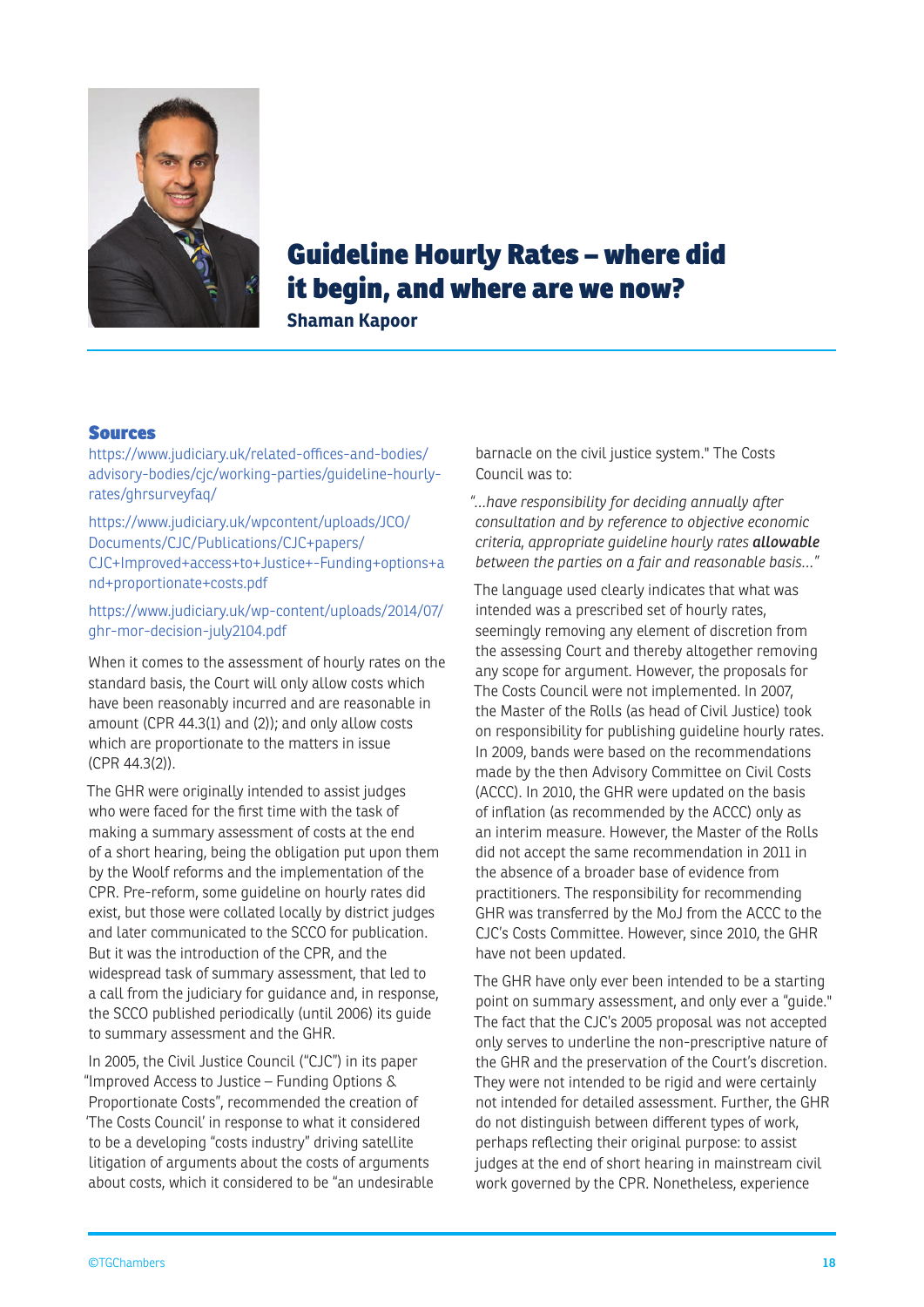suggests that the GHR convey a strong sense of magnetism in every case, no matter the type of work and no matter whether the assessment is summary or detailed.

On 28/07/14, the Master of the Rolls issued a paper on GHR (referenced above). It becomes clear that the task for the Costs Committee is to produce evidence-based recommendations as to what the GHR should be. The approach has been to focus on the "expense of time" approach to which will be applied *a reasonable profit margin*. By assessing salaries, billed hours and overheads, all in relation to grade of fee earner and geographical location of the firm, the "expense of time" produces the break-even figure per fee earner. This process necessarily involves surveys, cooperative participants, gathering data, analysis and assessment. A judgment is then made as to a reasonable profit margin, and by adding the "expense of time" to the "reasonable profit margin", the result is the recommendations for the GHR to the Master of the Rolls.

But the paper went on to note this:

*"…It is also important to emphasise that the guidelines were originally intended to be broad approximations of actual rates in the market. As Sir Rupert Jackson noted in his Final Report on Review of Litigation Costs "the aim of the GHR should be to reflect market rates" (Chapter 44, paragraph 3.12)."*

There thus appears to be a contradiction in approach. If the intention is to strictly preserve the Court's discretion in applying the principles of reasonableness and (even) proportionality in order to control costs (at least between-the-parties), then why is the Costs Committee being tasked with performing another tier of what appears to be control by substituting its own view of a "reasonable profit margin"? In any event, one asks rhetorically, "reasonable" to whom? One might respond, "Well, to the Costs Committee, of course." But knowing full-well the composition of the Costs Committee (and holding the utmost respect for the individual members), why are they collectively best placed to dictate "what is a reasonable profit margin"? Shouldn't the concept of reasonableness be a connection to the case in question, and if so, then the lens of reasonableness should be applied by the assessing Court.

It might be thought that a sensible response to the question of "what is a reasonable profit margin" is that it is whatever is dictated by the market. Usual market forces balancing efficiencies, healthy competition for

work, maximising profit, and so on, will surely elicit the correct answer to that question. And, therefore, isn't it quite right that the GHR should *only* reflect what the actual rates are in the market so that the concepts of reasonableness and proportionality are left in the hands of the assessing Court?

As I understand it, the Costs Committee was largely without financial resource when it was tasked to survey and analyse the market. Together with the profession in large part refusing to engage, the Costs Committee had an impossible task. Is it any wonder that the Master of the Rolls refused to endorse a further set of guidelines?

It is in everyone's interest to have guideline hourly rates. It is in the consumer's interest to know that there is a measure of protection through assessing Courts and it may even assist them at the time of contracting with the legal profession. It is in the profession's interest to be clear about the rates at which it operates for a consumer and indeed it would assist in the recovery of that rate, consumer satisfaction and surely alleviate a large proportion of satellite dispute. And of course the Courts require guideline hourly rates so that a harmonised and relevant starting point to assessment is utilised, ensuring confidence in that process for all.

In order to collate the data, a *mandatory* (conditional to the issuing of a practice certificate) survey (easily anonymised much like the gathering of data on diversity) of solicitors and barristers (no doubt through their professional bodies) is required. Given recent calls for price transparency from the SRA and the BSB, one would hope that such a proposal could only be welcomed. Such a survey need not be extensive as the intention of the GHR is for matters in which only summary assessment is appropriate. But the surveying points might be: practice areas by reference to where Court business is mainly conducted (type of Court as well as broad location); level of fee earner; and composite rates charged.

Such data could help practitioners particularly in specialist fields at summary assessment and all practitioners even at detailed assessment to produce evidence of comparable rates in the market in order to direct the Court to a "starting point" on hourly rates. In the absence of that evidence being brought to the Court's attention, the vacuum in which hourly rates are assessed at summary assessment in a specialist field or at any detailed assessment is likely to be preserved and the risk that assessed hourly rates have no bearing to market reality continues. Evidence of market rate will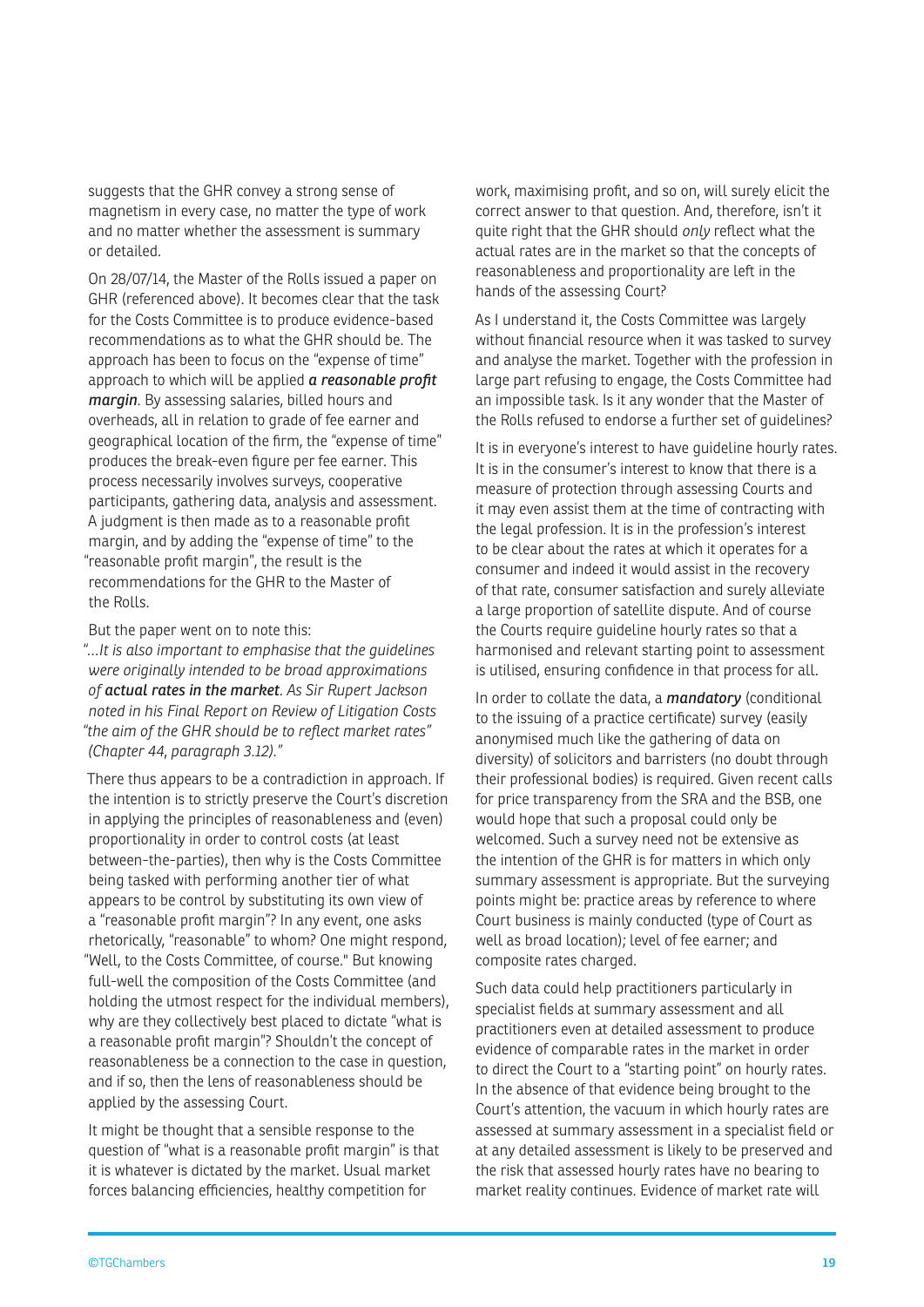not only assist at assessment; it will have a knock-on effect of educating practitioners and judiciary of the market reality when budgeting costs too.

Assessing Courts have from time to time expressed their own frustration. A most recent example, perhaps best known for the headline "£786 for a Grade B", is the case of *Ohpen Operations UK Limited v Invesco Fund Managers Limited [2019] EWHC 2504 (TCC), per O'Farrell J*. Most interesting of all issues was the fact that the parties had agreed that proportionality was not in issue (such soothing words, readers may think). In summarily assessing the costs of an application in which the winning defendant's costs were £52,000 odd, and the claimant's costs were £45,000 odd, the judgment records:

*"Although the value of the case is not particularly high for this Court, the technical nature of the dispute justifies the engagement of solicitors with the appropriate skill and expertise to ensure proper and efficient conduct of the litigation. Solicitors providing such skill and expertise are entitled to charge the market hourly rate for their area of practice. The hourly rates charged cannot be considered in isolation when assessing the reasonableness of the costs incurred; it is but one factor that forms part of the skill, time and effort allocated to the application. It may be reasonable for a party to pay higher hourly rates to secure the necessary level of legal expertise, if that ensures appropriate direction in a case, including settlement strategy, with the effect of avoiding wasted costs and providing overall value.*

*…The Hourly rates claimed by the defendant must be considered together with the time spent on necessary work to assess overall reasonableness of the costs incurred."*

I should say that I am not advocating a control-free zone on costs. Firstly, I wonder whether the market will control itself anyway. But secondly, all I am suggesting is that the function of reflecting reasonableness should not be confused with the function of proportionality, and that it should be for the Court to find the balance of that criteria in any given case knowing that it has the best information to begin with.

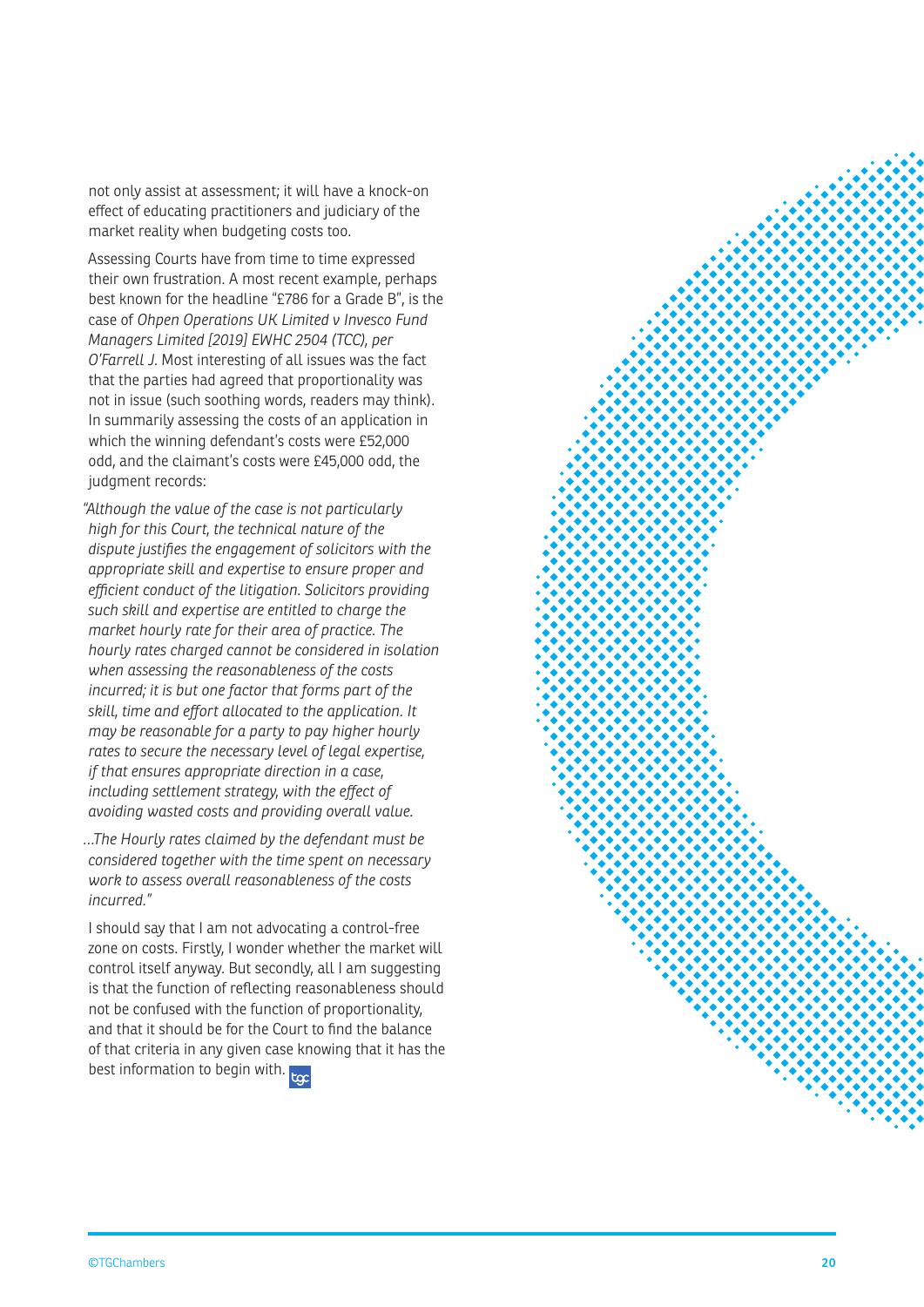

## Reasonableness, Proportionality, ATE in clinical negligence cases and the wider assessment process

**James Laughland**

*"Access to justice must therefore be the starting point for any debate about the recoverability of ATE insurance premiums in any dispute about costs."* **There, I have done what I am told. The Court of Appeal's judgment in** *West & Demoulipied v Stockport NHS* **[2019] EWCA Civ 1220 dictates what must be the first line for this article.** 

However, this judgment is not solely of interest to those concerned with the recoverability of ATE premiums in clinical negligence cases. The Court's comments about proportionality and how that issue is to influence the conduct of the assessment of costs have wider significance, applicable in all cases.

The primary issue in these appeals was how should a reasonableness challenge to an ATE premium be made and resolved. Linked with this was consideration of whether a proportionality challenge was limited to the circumstances of the particular case or can it go wider and deal with *"all the circumstances"*? Likewise, if the ATE premium is deemed reasonable, the Court addressed the question of whether it should also be subjected to a proportionality assessment. In doing so attention was turned to the wider approach for considering reasonableness and proportionality in all cases.

Dealing first with the niche area of clinical negligence ATE premiums, the Court reaffirmed the *"important and useful authority"* of *Rogers v Merthyr Tydfil CBC* [2006] EWCA Civ 1134 to the effect that judges are unable, without the assistance of expert evidence, sensibly to address the reasonableness of the premium (except in very broad brush terms) and there is a risk to the entire market if they fail to recognise that. This does not mean that using a broad brush is condoned. Issues of what is reasonable should be considered at a

macro, not micro, level: macro here means by reference to the general run of cases and the macro-economics of the ATE market, as opposed to a micro level that considers the facts in any specific case.

There are unavoidable characteristics of the complex ATE market and so it is for the paying party to raise a substantive issue as to the reasonableness of the premium, which will generally only be capable of being resolved by expert evidence. Such care is required, and a broad brush avoided, as the availability of ATE is integral to the means of providing access to justice in clinical negligence cases.

Most recoverable ATE premiums in clinical negligence cases will be a block-rated policy. This fact restricts the scope for challenge by a paying party compared to a bespoke policy. Comparison with other block-rated policies is also fraught with danger unless the Court is satisfied, by expert evidence, that the alternative is directly comparable and would have been available.

More interestingly, it was stated that a simple comparison between the value of the claim and the amount of the premium was not a reliable measure of the reasonableness of the premium. Such an approach would be to ignore the wide basket used to create the block-rated policy.

Where an ATE premium has been held reasonable, or not challenged on this ground, then as a consequence of this decision in *West & Demoulipied*, it can no longer be deemed disproportionate or adjusted for that reason. This is for two reasons. First, comparing the premium to the value of the claim is a micro-level consideration; not macro. Second, as ATE is critical for access to justice that outcome will be defeated if the viability of the ATE market and the full recoverability of the premiums necessarily incurred is imperilled.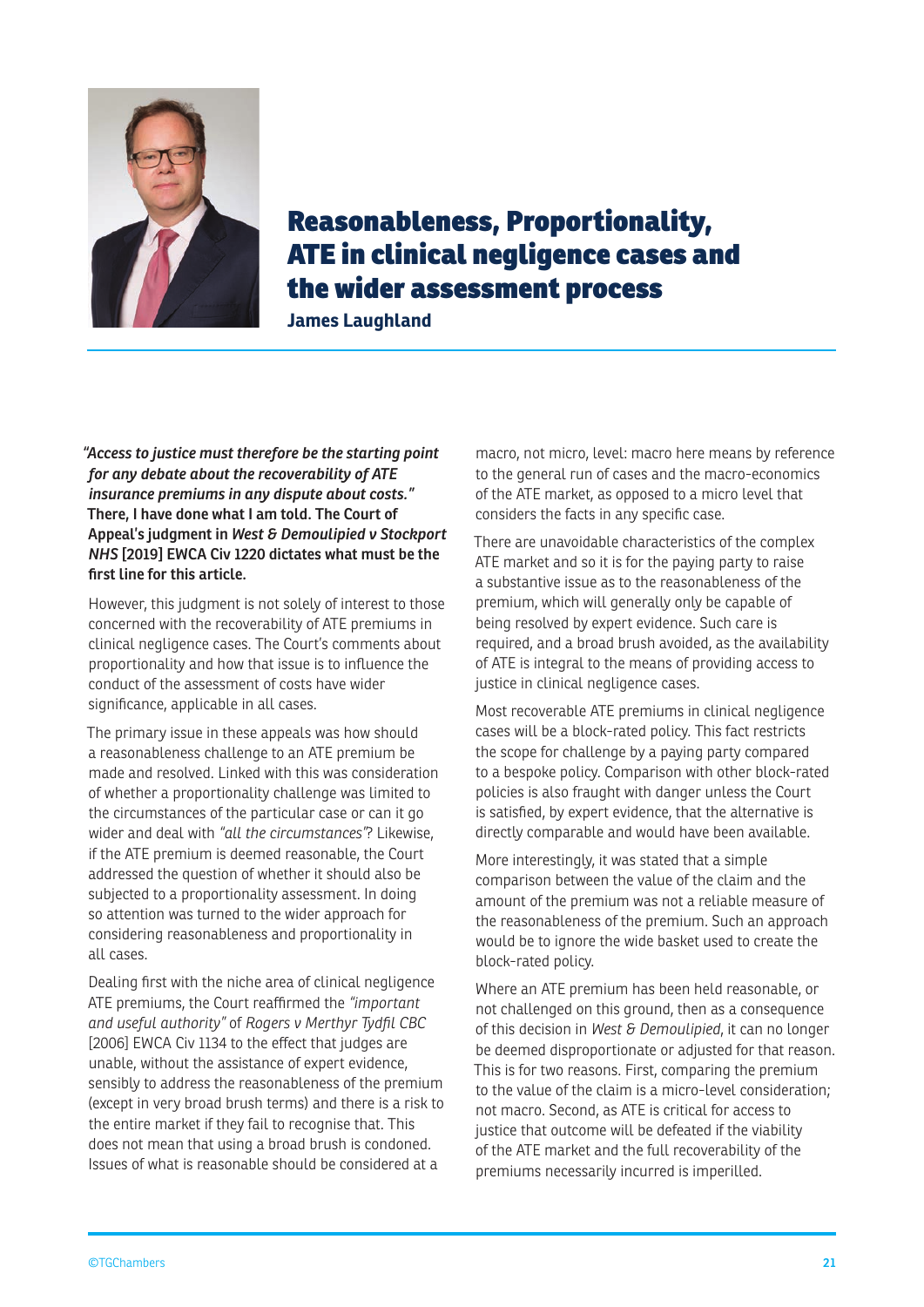In developing this last point recommendations were given that will be of wider significance for all assessments of costs. When considering proportionality certain fixed and unavoidable costs should be left out of account. Aside from an ATE premium this will include court fees, the costs of drawing the bill itself and VAT. It is the remaining costs, costs not subject to an irreducible minimum and likely incurred as a result of the exercise of judgment by the solicitors or counsel, that will be subject to the not-so-new rules on proportionality.

The Court of Appeal gave guidance on what it saw as *"the right approach to costs assessment.*" First there should be a line-by-line assessment of the reasonableness of each item of cost. If possible, reasonable and convenient the proportionality of any particular item can be considered simultaneously, but this should not necessarily occur. It is probably only possible to do this when the Judge thinks the item is clearly disproportionate, irrespective of the final cumulative total.

After the line-by-line scrutiny the cumulative total of reasonably incurred costs (including, at this stage, the irreducible / unavoidable costs described above) must then be judged for proportionality. If the total figure is found to be proportionate, then nothing further need be done. If the conclusion is that the total is disproportionate, then further reassessment is required. This should not be line-by-line but should instead consider various categories or phases of cost. However, the ring-fenced-from-proportionality costs should now be excluded from this process.

As ever with the Court of Appeal, this is all easier said than done. What they did say is that the costs judge undertaking the proportionality assessment by category should consider whether the costs incurred in each category are disproportionate. If yes, then such reduction as felt appropriate can be made; thereby making (so it was claimed) reductions for proportionality *"clear and transparent."*

What the court did not say is whether, when deeming the original total disproportionate, the costs judge should at that stage indicate what would be a proportionate figure. At least that approach would allow all to know the size of the quart that was then to be squeezed into a pint pot. If the costs judge merely says that costs are disproportionate, without elaboration, and then reviews the costs phase by phase, s/he may still find that the recalculated total remains instinctively disproportionate and want to start the re-evaluation all over again.

The Court felt that such might lead to the danger of double counting and warned against a second / further stage of standing back after the re-evaluation and undertaking yet further review by reference to proportionality. In doing so they assumed that the initial re-evaluation and its reductions would necessarily lead to an outcome that would, by definition, be proportionate. If only life were so easy. It seems unlikely that merely adjusting the costs in one or more category for proportionality will *necessarily* produce a result that a costs judge will think appropriate. to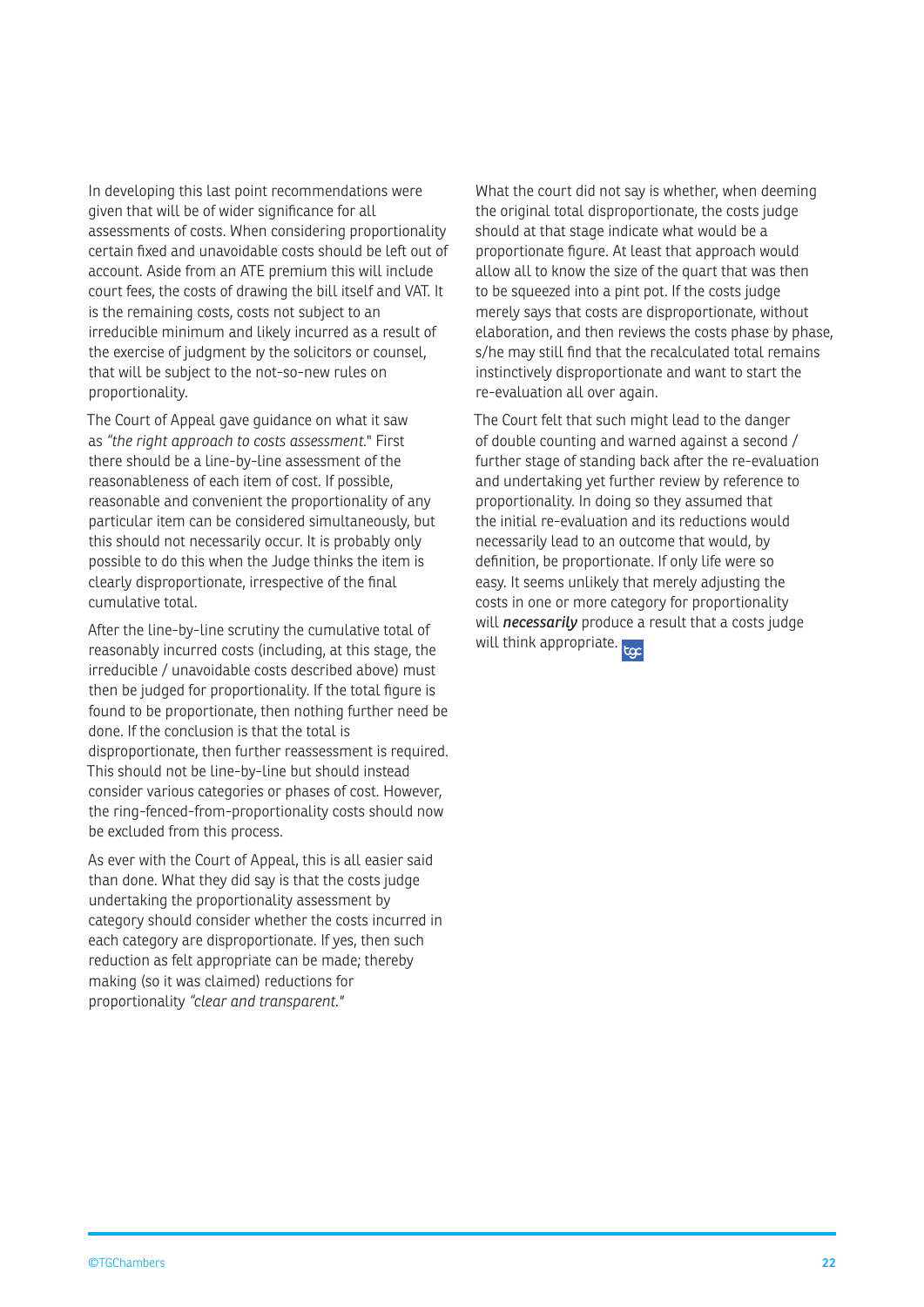

Challenges to block-rated ATE insurance following West v Stockport: Master Leonard's judgment in *Judge v Donkey Sanctuary Trustee Ltd* (31.10.19)

**Matt Waszak**

#### Introduction

On 17.07.19, the Court of Appeal handed down its long-awaited judgment in *West v Stockport NHS Foundation Trust* [2019] EWCA Civ 1220. For ATE insurers, it provided welcome news: to challenge a block-rated ATE premium, expert evidence is required. The ATE insurance market, said the Court of Appeal, *"is integral to the means of providing access to justice in civil disputes.*" In post-LASPO clinical negligence cases, ATE premiums are unavoidable items of costs which, if assessed to be reasonable, cannot then be assessed as disproportionate.

On 31.10.19, Master Leonard handed down judgment in the case of *Judge v Donkey Sanctuary Trustee Ltd*, following a detailed assessment hearing at the start of August 2019. In *Judge*, heard six weeks after *West* was handed down, Master Leonard dismissed the defendant's challenge to the reasonableness of a block-rated ATE premium in a pre-LASPO personal injury case**<sup>1</sup>** . I acted for the claimant/receiving party. A copy of the judgment can be accessed here: https://tgchambers.com/news-and-resources/news/ challenge-to-block-rated-ate-premium-followingcourt-of-appeals-decision-in-west-v-stockport/.

#### *Judge v Donkey Sanctuary Trustee Limited*: the facts

The claimant brought a personal injury claim against the defendant, his employer, arising from injury sustained during the course of his employment. His claim was funded by an ATE policy with DAS Insurance. The premium for the ATE policy comprised three stages, triggered at different points in the litigation: the first stage when the policy was taken out; the second stage when the claim was issued; and the third stage 14 days before trial.

The third stage of the ATE premium was triggered 14 days before the liability trial. Like the premium considered by the Court of Appeal in *Rogers v Merthyr Tydfil Borough Council* [2006] EWCA Civ 1134, it was calculated by reference to the total costs the claimant was liable to pay in the event of losing at trial. That figure comprised the total for the defendant's costs and the claimant's solicitors' insured disbursements. A 125% multiplier was then applied to that total figure, which allowed 100% for the insurance risk and a 25% allowance for overheads. The figure for the defendant's total costs (in this case, £55,799) was taken from the defendant's budget. Applying the 125% multiplier to the total of £55,799 (the defendant's costs) and £2,851 (insured disbursements) produced a third stage premium of £73,312.50 plus IPT.

#### The Defendant's Challenge to the ATE premium

At detailed assessment, the defendant challenged the ATE premium on two principal bases**<sup>2</sup>** :

**i** First, it argued that the third stage of the ATE premium should have been calculated by reference only to the defendant's costs of the liability trial. It had been agreed between the parties, and was subsequently approved by the Court, that there would be an initial trial on liability only. The third stage of the premium, said the defendant, should not have been calculated by reference to the defendant's costs budget, because those costs were based upon the case progressing to a full liability and quantum trial.

**ii** Second, the application of the risk multiplier of 125% was inappropriate. Seeking to rely on evidence considered by the Court of Appeal in *Rogers*, the defendant sought to argue that the appropriate allowance for operating costs was 4%.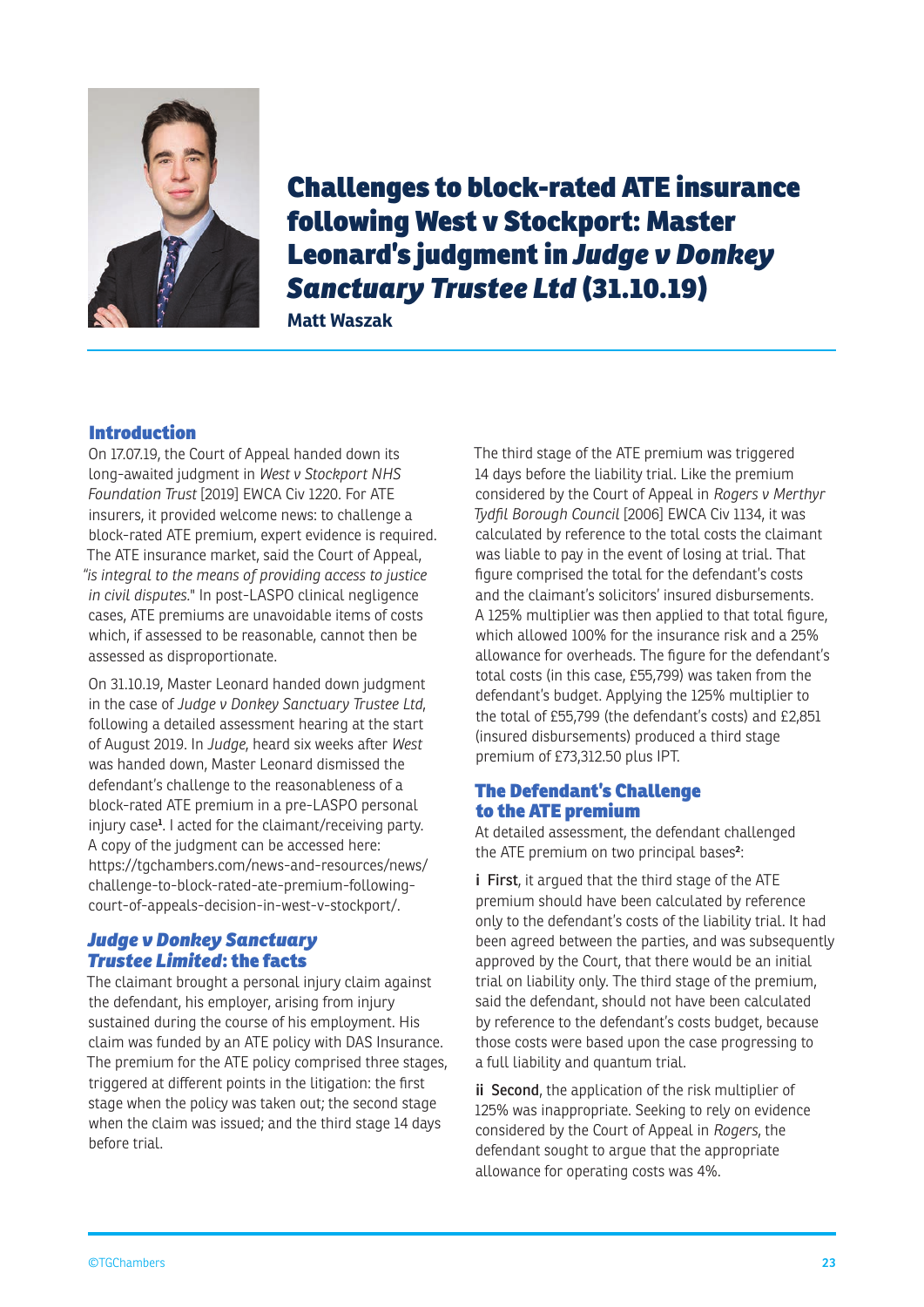#### **Judgment**

Master Leonard dismissed both arguments and allowed the premium in full.

The first argument, he held, was *"quite plainly unsupportable"* [68] and *"hopelessly simplistic"* [69].

**i** The claimant was at risk from the outset in relation to the costs of quantum, which did not disappear when the split trial was ordered [70].

**ii** The defendant was effectively arguing that when the decision was made to have a split trial, it was incumbent on DAS to change the terms of the insurance contract to create a new kind of four-stage ATE policy, insuring the claimant against liability and quantum costs in two stages [67]. There was no evidence that such a policy has been offered by any insurer [67].

**iii** The defendant's argument did not address how separate cover (for quantum costs) could have been provided, or what the cost of such insurance cover would have been. It assumed that no further premium would have been payable after the liability trial notwithstanding that the case proceeded in relation to quantum. Nothing was said by the defendant about the hypothetical fourth stage premium [70].

Dismissing the second challenge, Master Leonard held:

**i** The calculation of the multiplier for the third stage of the premium was based on evidence provided by the Claimant. Such evidence had not been challenged by the Defendant [72].

**ii** The calculation of the multiplier was based on underwriting experience. A judge should not interfere with such figures without sound, most probably expert evidence [74].

**iii** The defendant's challenge to the 25% operating costs figure was based on supposition about the evidence considered by the Court of Appeal in *Rogers* [76].

**iv** The defendant urged the Judge to substitute his own judgment for that of the insurer by reference to *"a hypothetical (and, in this case, unrealistic) calculation of a reasonable premium."* Such an approach has been expressly disapproved of by the Court of Appeal in *West* and *Rogers* [82].

#### Conclusion

Master Leonard's judgment in *Judge v Donkey Sanctuary Trustee Limited* serves as a useful example of the application of the *West* principles to block-rated ATE insurance, and specifically in relation to a blockrated ATE premium in a pre-LASPO personal injury litigation.

Of broader significance, Master Leonard emphasised that:

**i** Though *West* concerned the recovery of ATE premiums in post-LASPO clinical negligence cases, the Court of Appeal restated established principles which continue to apply to all assessment of ATE premiums [60].

**ii** In *West*, the Court of Appeal [at 30] expressed its concerns about the practice of challenging an ATE premium with weak evidence in an attempt to create an element of doubt and falling back upon

 $CPR 44.3(2)(b) [83]$ .

**1.** In issue between the parties was also the recoverability of the claimant's ATE premium for an appeal to the Court of Appeal. That aspect of the case is not considered by this article.

**2.** A further point of challenge was advanced by the Defendant which is considered in the judgment at [84].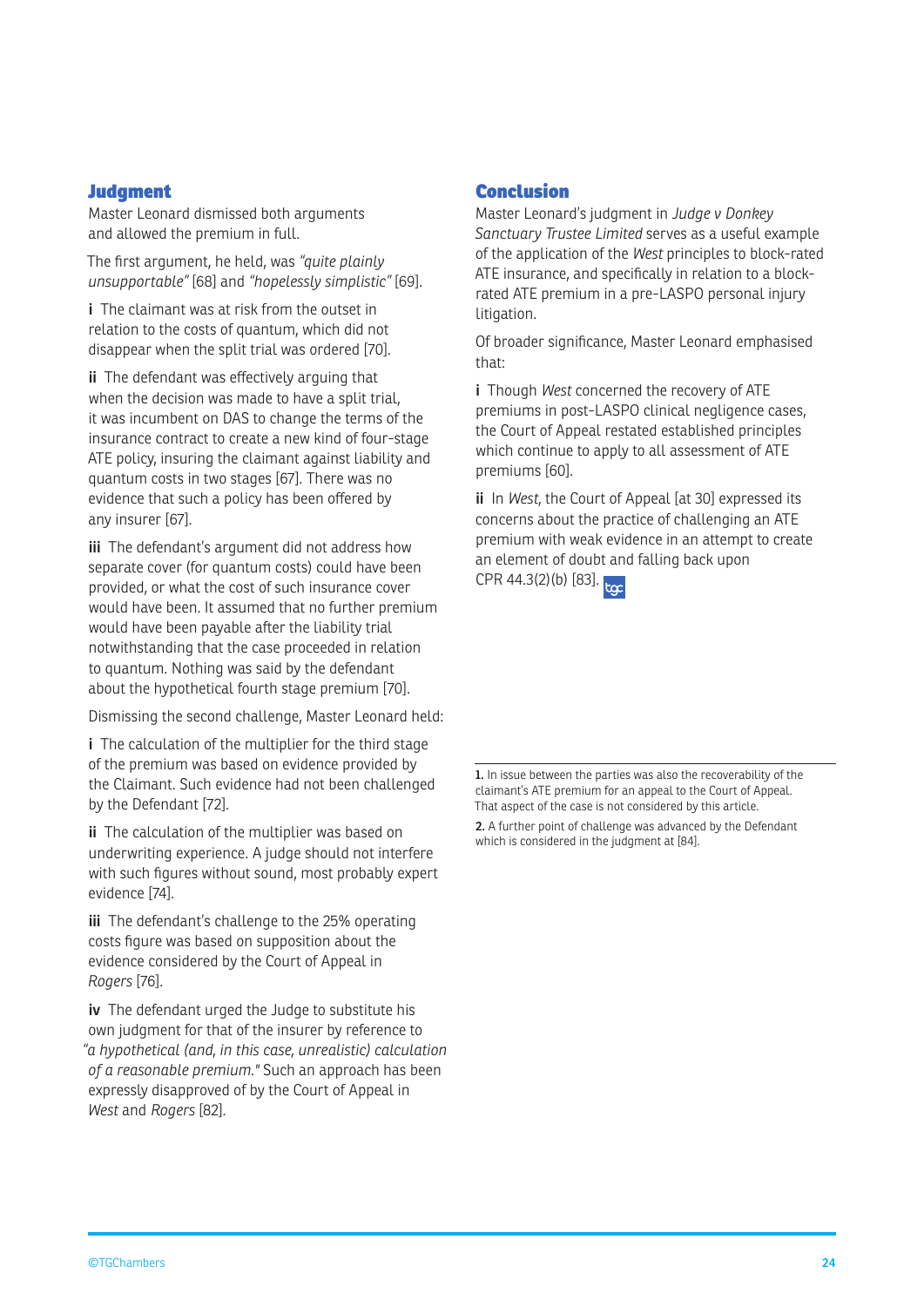

## A characteristic of the claimant is not a feature of the dispute…

**Elizabeth Gallagher**

#### *Mr Philip Aldred – v – Master Tyreese Sulay Alieu Cham* [2019] EWCA Civ 1780; CA

**This case concerned the fixed costs regime set out in CPR Part 45 IIIA and, specifically, the recoverability of the cost of Counsel's advice as to the proposed settlement of a claim, in circumstances where the claimant is a child. The question was whether the cost of counsel's advice was a disbursement 'reasonably incurred due to a particular feature of the dispute' within the meaning of CPR r 45.29I (2) (h).** 

Section IIIA of Part 45 sets out the fixed costs regime which applies to claims started under the Pre-Action Protocol for Low Value Personal Injury Claims in Road Traffic Accidents ('the RTA Protocol').

The recoverable disbursements are prescribed by CPR r 45.29I, which states:

*'(1) […] the court—*

*(a) may allow a claim for a disbursement of a type mentioned in paragraphs (2) or (3); but*

*(b) will not allow a claim for any other type of disbursement.*

*(2) In a claim started under the RTA Protocol, […] the disbursements referred to in paragraph (1) are— […]*

*(h) any other disbursement reasonably incurred due to a particular feature of the dispute.*

The Respondent ('the Claimant') was aged 7 when he was injured in a road traffic accident caused by the Appellant ('the Defendant'). The claim started under the RTA Protocol in the usual way, but no longer continued under the Protocol after liability was denied.

Nonetheless, following negotiations, the Defendant conceded liability and offered £2,000 in full and final settlement of the claim. The Claimant's solicitors sought the advice of counsel as to the amount of the

offer. Such advice was required pursuant to CPR r 21.10 (1) and Practice Direction 21, paragraph 5.2 (1). Counsel recommended acceptance of the offer and the matter came before the court for approval. The settlement was approved and the Defendant was ordered to pay the Claimant's costs to be assessed if not agreed.

The Claimant served a bill of costs and, in response, the Defendant objected to the fee for Counsel's advice, saying that it was outside the fixed costs regime provided for by CPR Part 45 IIIA. The matter came before District Judge Hale for provisional assessment and thereafter an oral assessment, at which he allowed the recovery of Counsel's fee on the basis that it was a disbursement 'reasonably incurred due to a particular feature of the dispute.' He held: *'It seems to me that the fact that the claimant is a child is a particular feature of the dispute which entitles and indeed requires the court to look to the exception to decide whether or not it is recoverable.'*

The Defendant appealed. The appeal was heard by His Honour Judge Owen QC sitting in the County Court at Nottingham. He concluded:

*If the claimant is a child, the need to obtain counsel's advice on valuation would constitute a particular feature of the dispute. There is no justification for implying that those fees, when incurred, are already provided for within the fixed recoverable costs. The fact that counsel's fees are expressly provided for under sections II and III [of CPR Part 45] in addition to the provision for any other disbursement(s) does not of itself admit to the inference argued for by the Defendant. On the contrary, it seems to me that the absence of such express reference within section IIIA to these fees supports the District Judge's conclusion. Clearly, where reasonably incurred there must be provision for the recovery of those fees. Since they*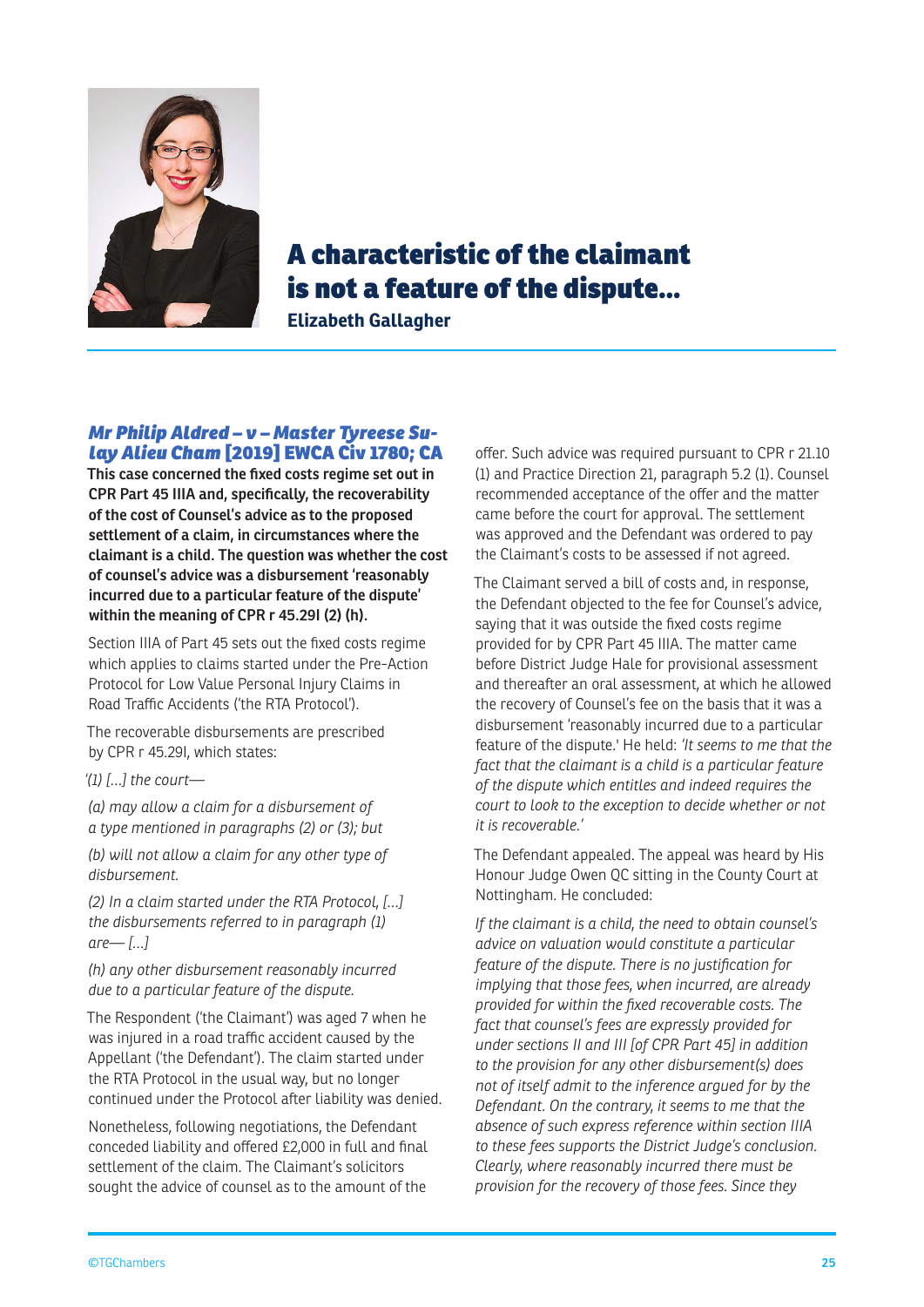*are not otherwise expressly provided for or referred to it is clear, in my judgement, that the provision of "any other disbursement reasonably incurred due to particular feature of the dispute" under rule 45.29I (2) (h) must include the fee in question. There is no need or room within the structure or content of section IIIA to infer that that fee is provided for within the fixed costs identified in Table 6B.*

The Defendant sought permission to appeal to the Court of Appeal and, notwithstanding that it was a second appeal, permission was granted on the basis that the point in dispute was one of wide application.

The Court of Appeal considered two main issues: (1) Was Counsel's advice due to a particular feature of the dispute? (2) If yes, was the cost thereof a disbursement reasonably incurred which the court should allow in addition to the fixed recoverable costs?

In respect of the first issue, Lord Justice Coulson – with whom Lady Justice Nicola Davies and Lord Justice McCombe agreed – held (at paragraphs 35 to 37):

*The fact that, in a particular case, a clamant is a child, or someone who cannot speak English, or who requires an intermediary, is nothing whatever to do with the dispute itself. Age, linguistic ability and mental wellbeing are all characteristics of the claimant regardless of the dispute. They are not generated by or linked in any way to the dispute itself and cannot therefore be said to be a particular feature of the dispute. The particular features of the dispute in an RTA claim will commonly be matters such as: how the accident happened, whether the defendant was to blame for the accident, the nature, scope and extent of the injuries and their consequences, and other matters of that kind. For example, the particular circumstances of the accident may be sufficiently unusual to require an accident reconstruction expert, or the injuries may be so complex that they require a number of different experts' reports. Such additional involvement of experts may also require specific advice from counsel. Depending always on the facts, such costs may be said to be a disbursement properly incurred as a result of a particular feature of the dispute. In contrast, the cost of counsel's advice in the present case was not necessitated by any particular feature of the dispute, and was instead required because it is an almost mandatory requirement in all cases where the claimant is a child. It was therefore caused by a characteristic of the claimant himself and does not fall within the exception.*

In respect of the second issue, Lady Justice Nicola Davies and Lord Justice McCombe held that it was useful to compare the wording of Section IIIA of Part 45 with that of Sections II and III, whereas Lord Justice Coulson thought that such an exercise was unhelpful. In any event, they agreed that the cost of Counsel's advice was deemed to be within the fixed costs in Table 6B of CPR r 45.29C.

This decision will undoubtedly raise immediate practical concerns in those cases where the cost of a particular disbursement has already been incurred, but it is now irrecoverable. In such cases, solicitors may have no choice but to pay the cost of the disbursement(s) out of their fixed profit costs. However, it is doubted whether such an approach will be sustainable in the long term. Further, the reasoning adopted by the Court of Appeal does not merely apply to the cost of Counsel's advice in cases where the claimant is a child. It will also impact any claimant who requires an interpreter because their first language is not English, as well as (potentially) disabled claimants – if they require specific assistance as a result of their disability. As such, there is some concern that this decision may have an adverse impact on access to justice moving forward.

It is believed that the Claimant is intending to seek permission to appeal to the Supreme Court, but the threshold for such an appeal is a high one. The question of whether to amend CPR Part 45 IIIA in the light of this decision is a matter for the Civil Procedure Rule Committee and it remains to be seen what (if any) action they will take. to